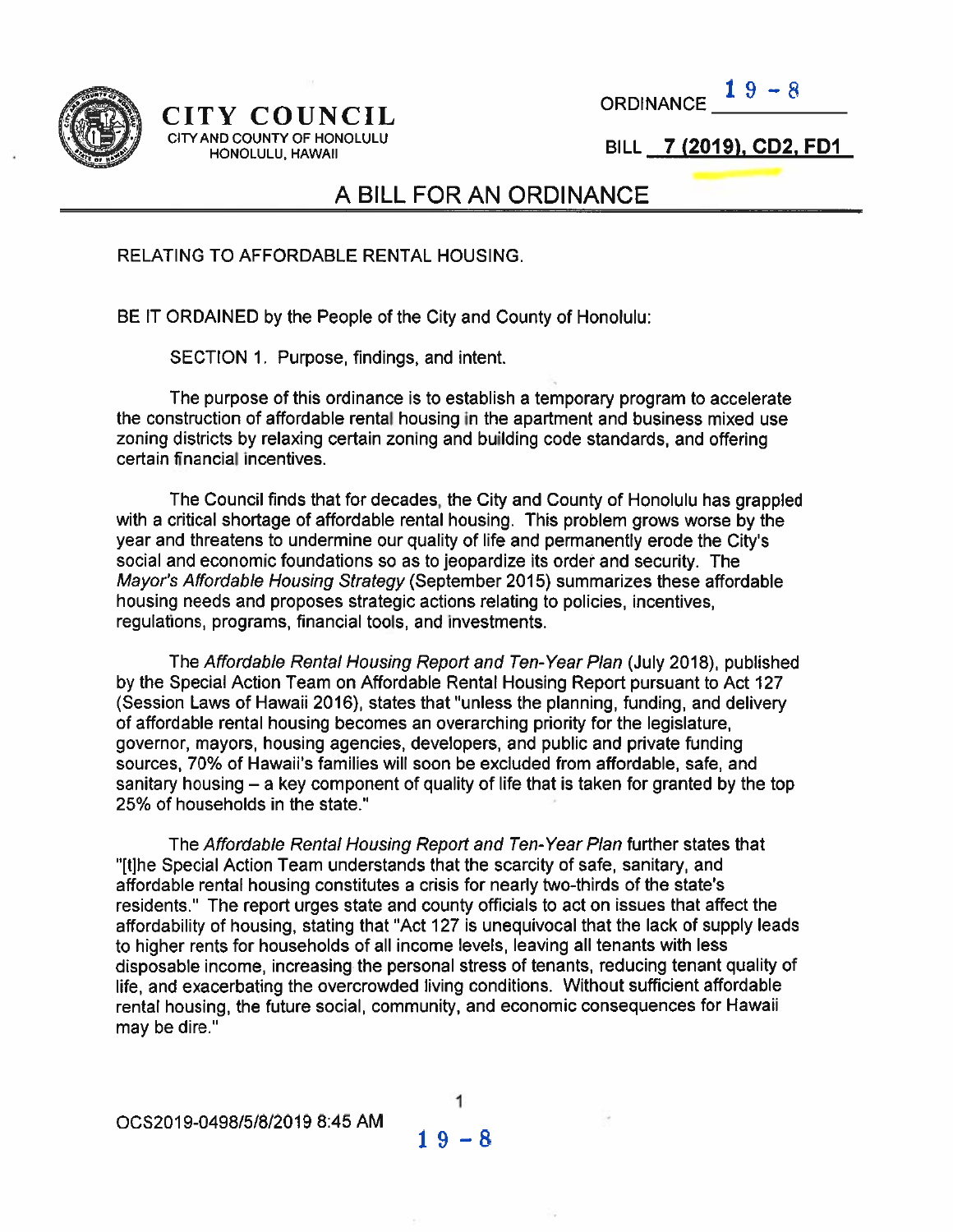

## CITY COUNCIL ORDINANCE. CITY AND COUNTY OF HONOLULU

 $19 - 8$ 

## HONOLULU, HAWAII **ILL 2** BILL 2 (2019), CD2, FD1

## ABILL FOR AN ORDINANCE

Act 127 states, in part, that '[a]lthough many reasons contribute to the lack of affordable rental housing units for low- and moderate-income households, the primary reason is <sup>a</sup> poor rate of return for investments in affordable rental housing projects.' As the Affordable Rental Housing Study Update (2014) succinctly states, "[s]imply put, affordable rental housing is unprofitable, so the market won't address the need by itself." Government regulations that restrict affordable housing development and lengthen the time tenants qualify for affordable rental housing also contribute to the lack of affordable rental housing.

This ordinance recognizes that the cost of land and construction in Honolulu is one of the highest in the nation and there are many small parcels that are in the apartment and business mixed use zoning districts that have limited development potential due to the high cost of development of affordable rental housing. In addition, high-density development on these small parcels of land is often not feasible, even in transit-oriented development special districts, due to the small size of the parcel. The current affordable housing crisis could be addressed, in part, by encouraging the development of at least 500 new affordable rental housing units per year on these small parcels.

SECTION 2. The Revised Ordinances of Honolulu 1990 is amended by adding <sup>a</sup> new chapter to be appropriately designated by the Revisor of Ordinances and to read as follows:

#### "Chapter

#### AFFORDABLE RENTAL HOUSING

#### Article 1. General Provisions

#### Sec. \_-1.1 Definitions.

As Used in this chapter, unless the context clearly requires otherwise:

"Affordable rental housing project" means <sup>a</sup> multifamily dwelling containing only dwelling units that meets all of the following criteria:

(1) At least 80 percen<sup>t</sup> of the total units are rented to households earning 100 percen<sup>t</sup> and below of the AMI, and rented at or below the rental rate limits established by the United States Department of Housing and Urban Development for households earning 100 percen<sup>t</sup> of the AMI for the applicable household size or less;

0CS2019-0498/51812019 8:45 AM

$$
1\,9-8
$$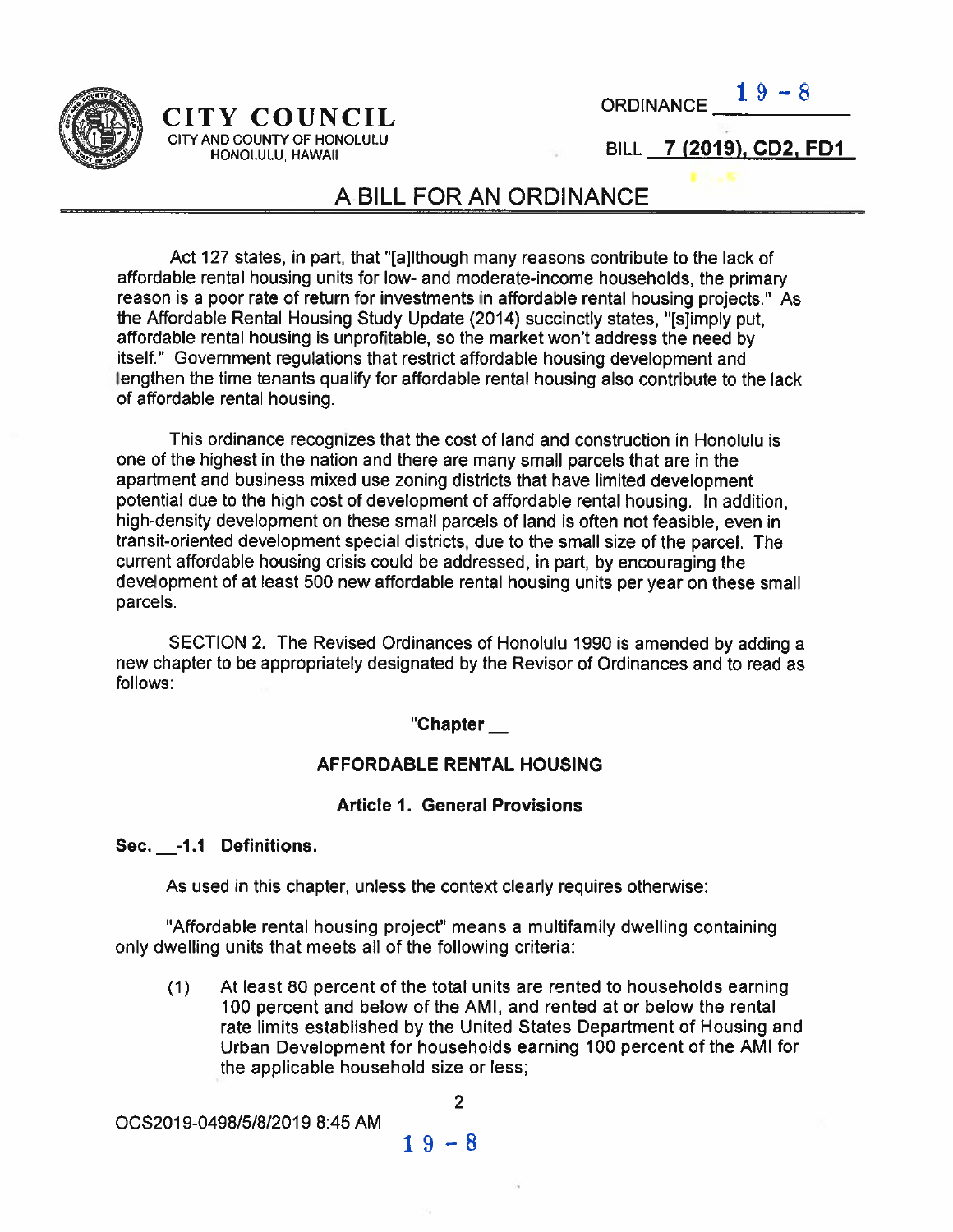



NU COUNTY OF HONOLULU<br>HONOLULU, HAWAII SI INTERNATIONALE SI ILL 2 (2019), CD2, FD1

## A BILL FOR AN ORDINANCE

- (2) No more than 20 percen<sup>t</sup> of the total units in the affordable rental housing project are occupied by the property owners or individuals who are related by blood, marriage, or adoption to the property owners;
- (3) Households occupying affordable rental housing units must have <sup>a</sup> lease for the unit With <sup>a</sup> minimum six month term, and <sup>a</sup> prohibition against subleasing;
- (4) All leases for dwelling units must allow the lessee to terminate the lease early if the lessee or any member of the lessee's family residing with the lessee is rendered unable to access the unit by reason of an accident or medical condition;
- (5) The fee owners of the land on which an affordable rental housing project is situated shall execute <sup>a</sup> declaration of restrictive covenants, and shall file <sup>a</sup> copy thereof with the department of planning and permitting prior to the issuance of <sup>a</sup> building permit for the affordable rental housing project; and
- (6) A certification must be filed annually with the director of budget and fiscal services using <sup>a</sup> form provided by the director of budget and fiscal services, affirming that at least 80 percen<sup>t</sup> of the total units in the affordable rental housing are affordable rental housing units and no more than 20 percen<sup>t</sup> of the total units in the affordable rental housing are occupied by the property owners or individuals Who are related by blood, marriage, or adoption to the property owners.

"Affordable rental housing unit" means <sup>a</sup> unit in an affordable rental housing project that is rented to <sup>a</sup> household earning 100 percen<sup>t</sup> and below of the AMI, and rented at or below the rental rate limits established by the United States Department of Housing and Urban Development for households earning 100 percen<sup>t</sup> of the AMI for the applicable household size or less.

"Area median income" or "AMI" means the current AMI determined by the United States Department of Housing and Urban Development annually for the Honolulu Metropolitan Statistical area, as adjusted for household size.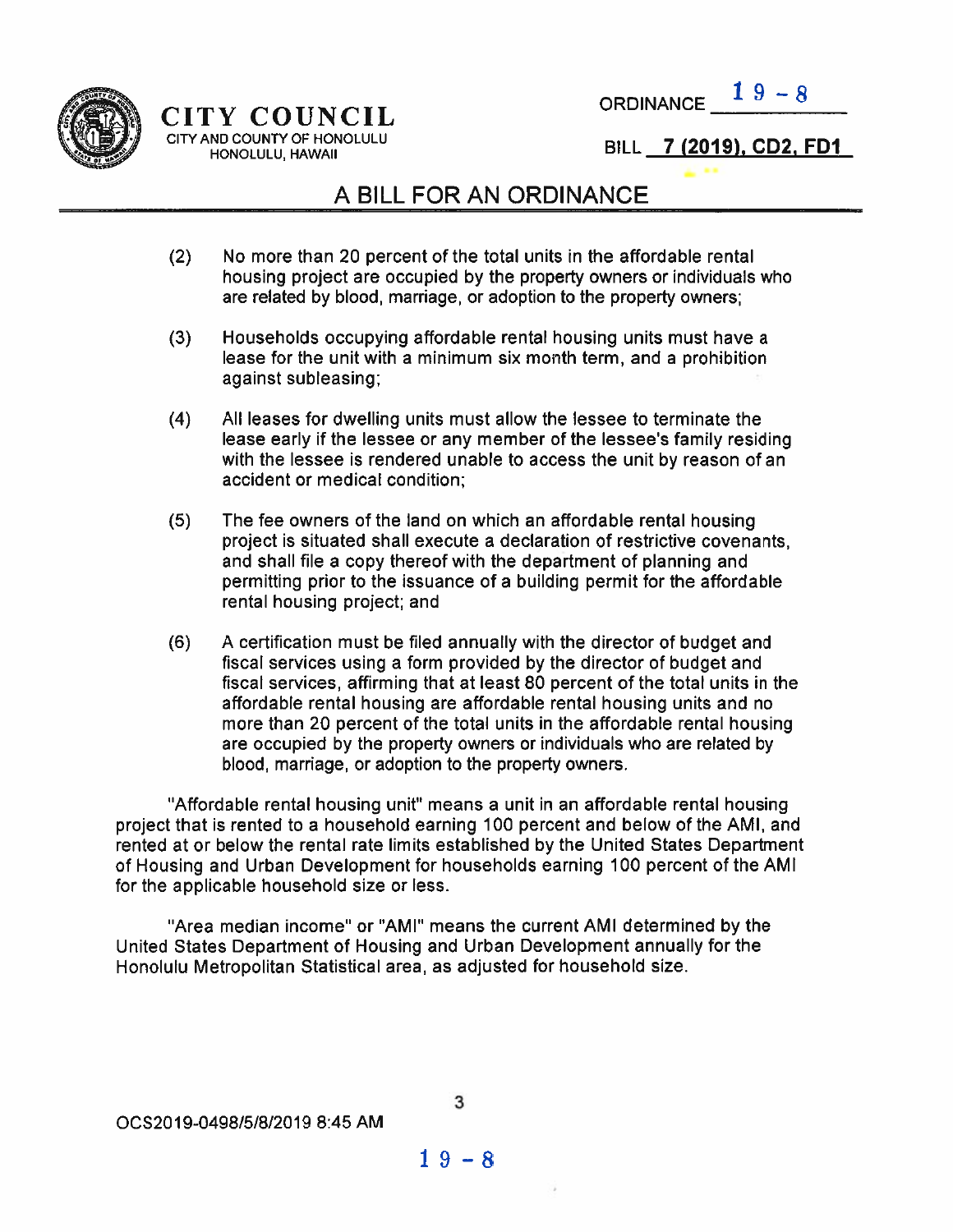



## CITYAND COUNTY OF HONOLULU

HONOLULU, HAWAII

BILL 7 (2019), CD2, FD1

## A BILL FOR AN ORDINANCE

"Bathroom" means <sup>a</sup> room, or combination of adjoining rooms that provide access to one another, that is equipped for taking <sup>a</sup> bath or shower, and that includes either <sup>a</sup> sink or toilet, or both. A 0.5 bathroom means any room, or combination of adjoining rooms that provide access to one another, that is equipped With <sup>a</sup> sink or toilet, or both, but is not equipped with <sup>a</sup> bath or shower.

"Bed and breakfast home" means the same as defined in Chapter 21, Article 10.

"Building code" means the building code of the City and County of Honolulu, as amended.

"Building official" means the same as defined in Section 18-2.1.

"Declaration of restrictive covenants" means the declaration of covenants, conditions, and restrictions in <sup>a</sup> form approved by the director of budget and fiscal services and executed by the fee owners of the land on which an affordable rental housing project is situated, which at <sup>a</sup> minimum provides that:

- (1) The land and all improvements thereon are subject to the affordable rental housing requirements of this chapter;
- (2) The land or <sup>a</sup> portion thereof may qualify for <sup>a</sup> real property tax exemption during the exemption period if rented to households earning 80 percen<sup>t</sup> or below of the AMI, and rented at or below the rental rate limits established by the United States Department of Housing and Urban Development for households earning 80 percen<sup>t</sup> of the AMI for the applicable household size or less;
- (3) Excluding any portion of the ground floor of the affordable rental housing project that is designated for commercial use if commercial use is otherwise permitted by the underlying zoning, mixed use projects are prohibited;
- (4) The property on which an affordable rental housing project is situated may only be submitted to <sup>a</sup> condominium property regime pursuan<sup>t</sup> to HRS Chapter 514B or any successor statute if it contains <sup>a</sup> ground floor commercial use that is permitted by the underlying zoning of the property; provided further that the only condominium units created are one condominium unit for the ground floor commercial portion of the project and one condominium unit for the residential portion of the project, and the

00S2019-0498/518/2019 8:45 AM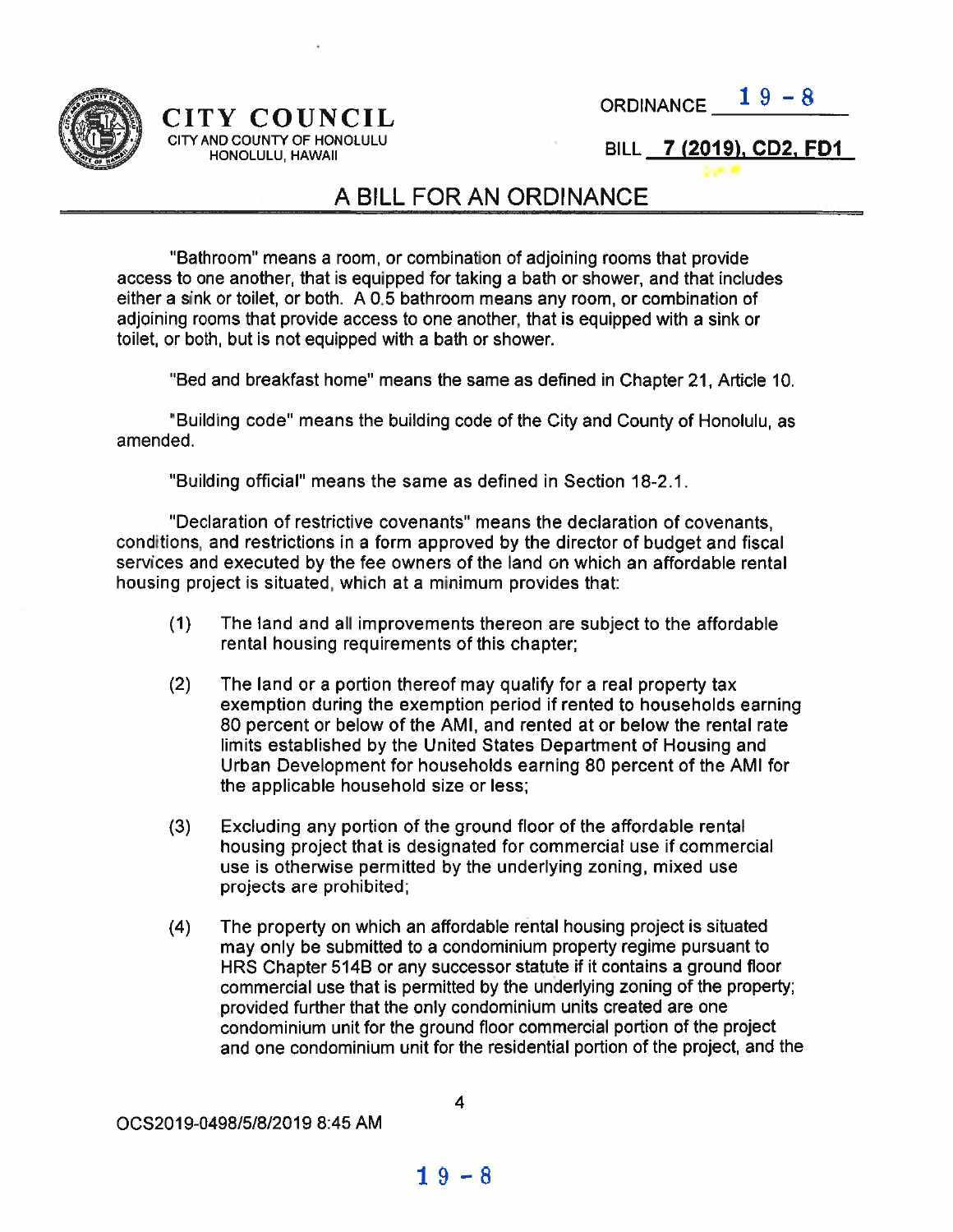

# CITY COUNCIL CITY AND COUNTY OF HONOLULU<br>
HONOLULU, HAWAII **hil is a complete to the COLOGY COOL FD1**  $\begin{array}{ll}\n \text{Y} & \text{COUNTV} \\
 \text{Y} & \text{COUNTV OF HONOLULU} \\
 \text{ND COUNTY OF HONOLULU} & \text{BILL} & \text{7 (2019), CD2, FD1}\n \end{array}$

## A BILL FOR AN ORDINANCE

one condominium unit for the residential portion of the project must not be further divided into separate condominium units; and

(5) Violation of the declaration of restrictive covenants is subject to the enforcement provisions of Chapters 8 and 21.

"Floor area ratio' or "FAR" means the same as defined in Section 21-10.1.

"Dwelling unit" means the same as defined in Section 21-10.1.

"Heavy timber Construction" means the same as defined by the National Fire Protection Association.

"Multifamily dwelling" means the same as defined in Section 21-10.1.

"Transient vacation unit" means the same as defined in Chapter 21, Article 10.

#### Sec. \_\_-1.2 Regulation of affordable rental housing projects.

This chapter regulates affordable rental housing projects.

#### Sec. \_-1.3 Prohibitions.

- (a) Excluding the ground floor if commercial use is otherwise permitted by the underlying zoning, mixed use affordable rental housing projects are prohibited.
- (b) The property on which an affordable rental housing project is situated may only be submitted to <sup>a</sup> condominium property regime pursuan<sup>t</sup> to HRS Chapter 514B or any successor statute if it contains <sup>a</sup> ground floor commercial use that is permitted by the underlying zoning of the property; provided further that the only condominium units created are one condominium unit for the ground floor commercial portion of the project and one condominium unit for the residential portion of the project, and the one condominium unit for the residential portion of the project must not be further divided into separate condominium units.
- (c) Units in an affordable rental housing project must not be used as <sup>a</sup> bed and breakfast home or transient vacation unit.

 $19 - 8$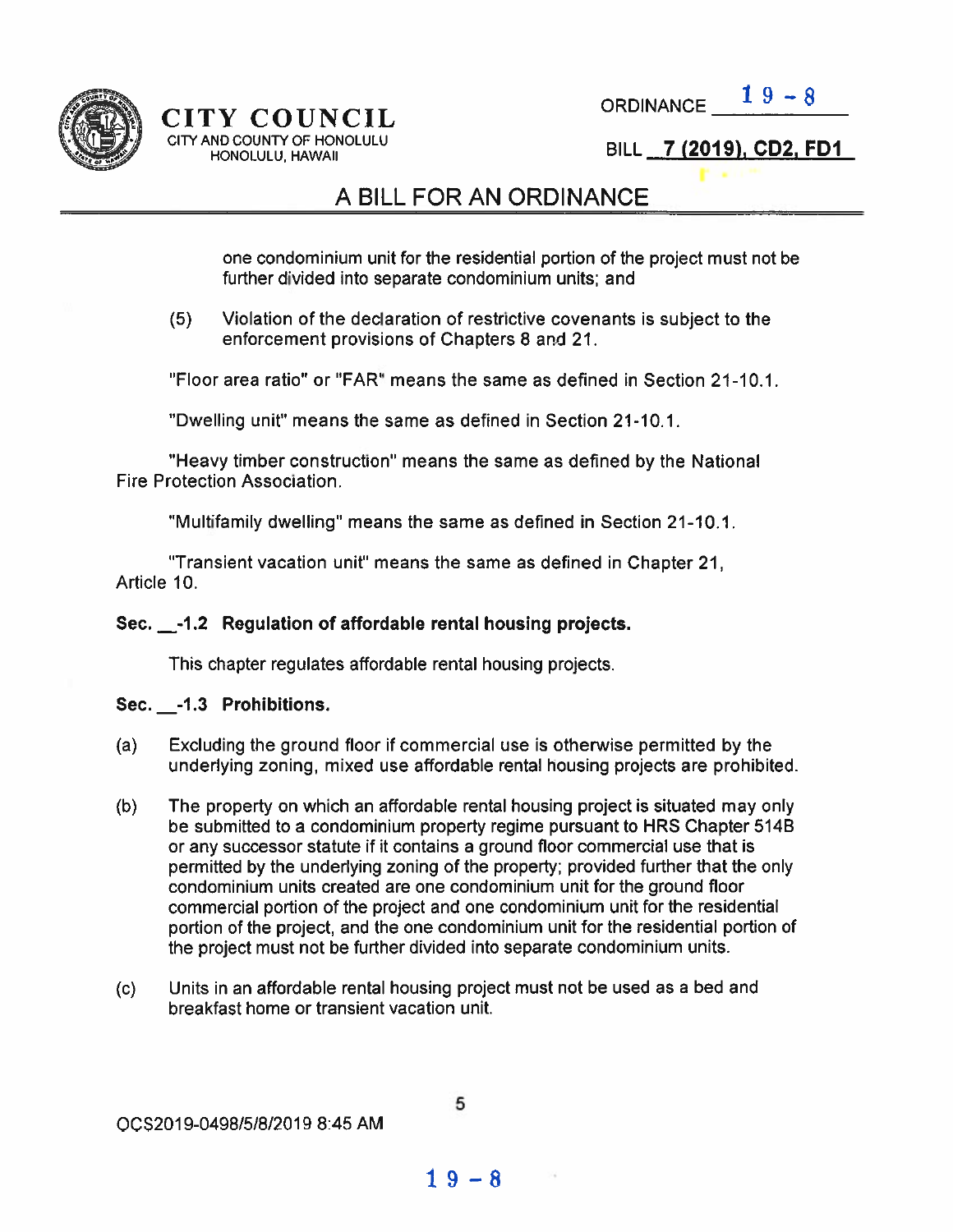



## CITY COUNCIL ORDINANCE CITY AND COUNTY OF HONOLULU

HONOLULU, HAWAII

DRDINANCE  $\frac{19 - 8}{100}$ 

## A BILL FOR AN ORDINANCE

#### Sec. -1.4 Declaration of restrictive covenants.

- (a) The owner of the zoning lot on which an affordable rental housing project is situated shall execute <sup>a</sup> declaration of restrictive covenants, as required under this chapter.
- (b) Upon the sale, transfer, or demise of title to the property, or any portion thereof, on which an affordable rental housing project is situated, the owner shall disclose the declaration of restrictive covenants to the prospective transferee, and upon the transfer of title, the new owner shall execute <sup>a</sup> declaration of restrictive covenants in substantially the same form as the declaration of restrictive covenant executed by the prior owner, and file <sup>a</sup> copy of the executed declaration of restrictive covenants with the department of planning and permitting.

#### Sec. \_-1.5 Building permit processing.

- (a) The declaration of restrictive covenants that has been executed by the owner of the zoning lot on which an affordable rental housing project is situated, must be filed with any building permit application for the affordable rental housing project, along with any additional documents determined by the director to be necessary to supplement the application.
- (b) Upon acceptance of <sup>a</sup> complete application for <sup>a</sup> building permit to construct an affordable rental housing project, the building official shall approve or disapprove the application within 90 calendar days. If the building official fails approve or disapprove <sup>a</sup> building permit application for an affordable rental housing project within 90 days after acceptance of <sup>a</sup> complete application, the building permit application will be deemed approved.

#### Sec. \_-1.6 Violation — Penalty.

(a) If the director of planning and permitting determines that the use of the affordable rental housing project is abandoned; or that an owner, or the heir, successor, or assign of the owner is violating any provision of Article 2, the violator will be subject to the administrative enforcement provisions of Section 21-2.150-2; provided that in addition to the civil fines specified in Section 21-2.150-2(b)(1)(C) and 21-2.150-2(b)(1)(D), the violator will be subject to <sup>a</sup> civil fine equal to ten times the amount of the real property tax assessed for the years of noncompliance.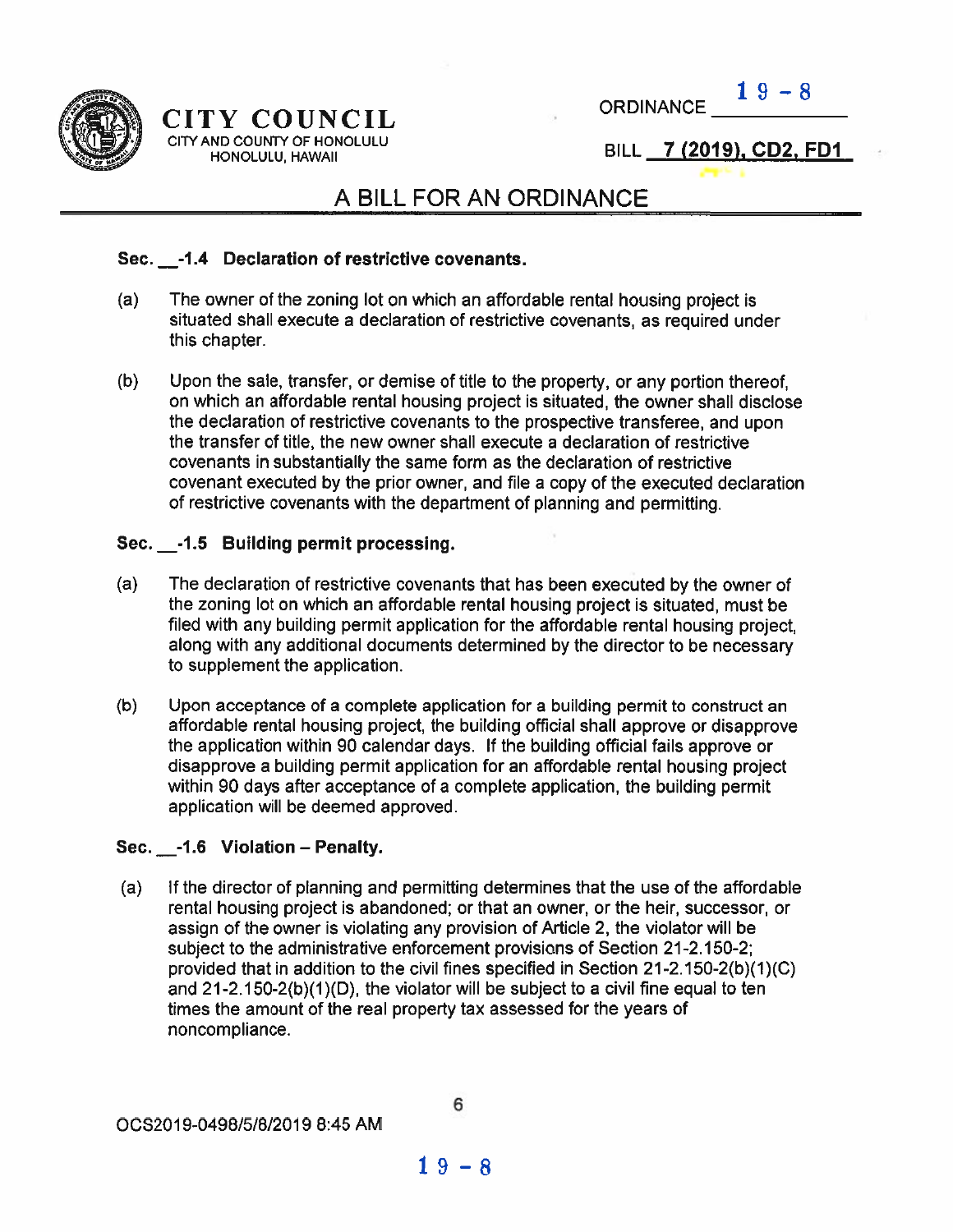

ORDINANCE  $19-8$ 

BILL <sup>7</sup> (2019), CD2, FDI

## A BILL FOR AN ORDINANCE

- (b) If the building official determines that the affordable rental housing project violates the building code or any provision of Article 3, the violator will be subject to the violations and penalty provisions of Chapter 16, Article 10.
- (c) From time to time, or upon receipt of <sup>a</sup> complaint, the director of budget and fiscal services, or the director of planning and permitting, or both, may conduct an audit of an affordable rental housing project to determine compliance with the requirements of this chapter.

#### Article 2. Permitted Uses, Development Standards, and Other Requirements

#### Sec. \_-2.1 Administration.

The director of planning and permitting, or the director's duly appointed representative, shall administer this article. Unless specifically modified in this article, the permitted uses, development standards, and other requirements of Chapters 21, 21A, 22, 23, and 25 apply to affordable rental housing projects. In the event of <sup>a</sup> conflict between applicable provisions, the provisions of this article will prevail.

#### Sec. \_-2.2 Permitted uses.

Affordable rental housing projects are <sup>a</sup> permitted use in the apartment, apartment mixed use, and business mixed use zoning districts pursuan<sup>t</sup> to Chapter 21. Affordable rental housing projects may be developed on real property owned by the state department of education for purposes of providing public school faculty housing.

#### 0CS2019-0498151812019 8:45 AM

 $19 - 8$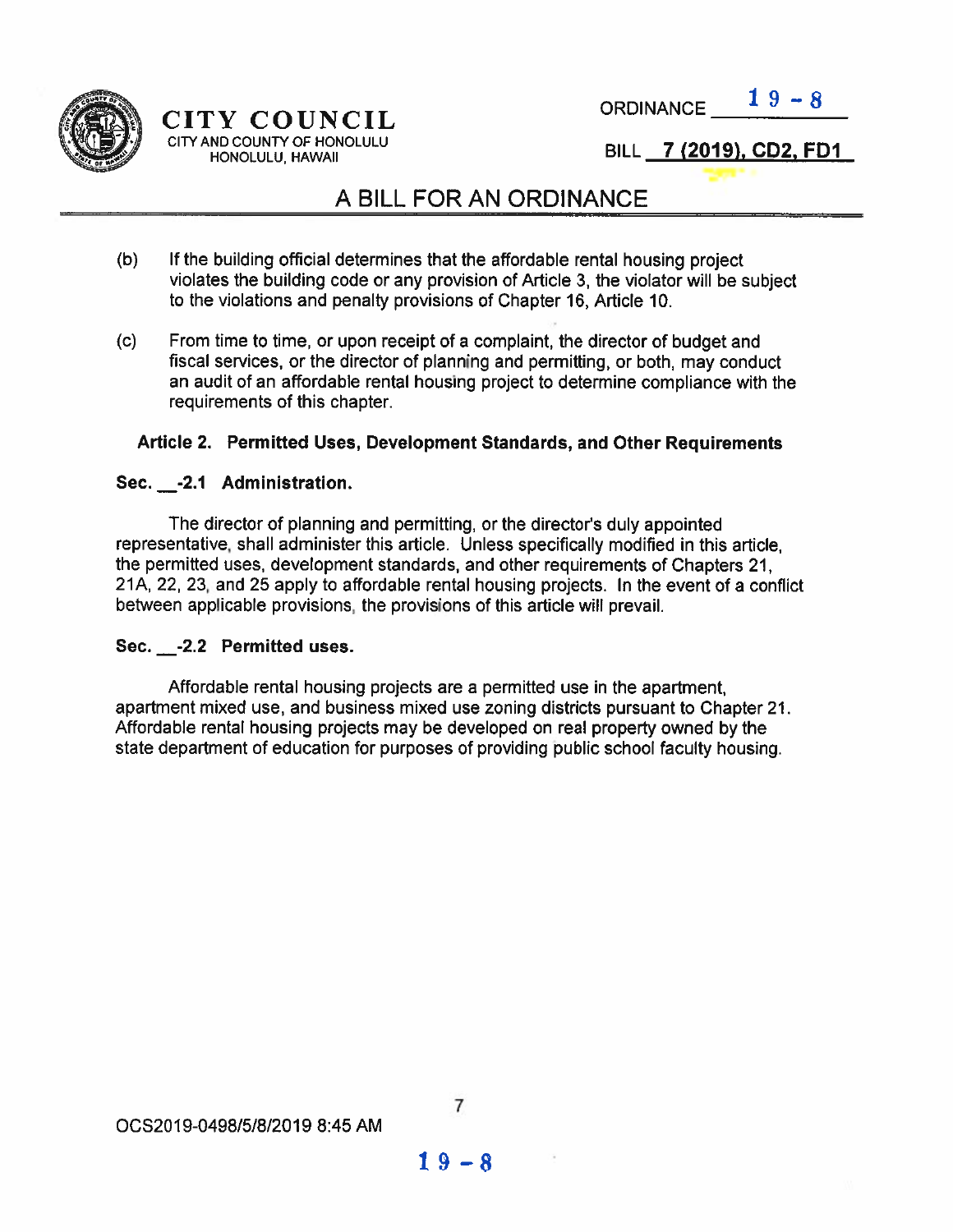



#### CITY COUNCIL CITY AND COUNTY OF HONOLULU HONOLULU, HAWAII

BILL 7 (2019), CD2, FD1

## A BILL FOR AN ORDINANCE

#### Sec. \_-2.3 Development standards

Affordable rental housing projects are subject to the following development standards and off-street parking and loading requirements, as illustrated in Figures  $-2.6$  and  $-2.7$ :

| <b>Development Standard</b>    | <b>Requirement</b>                                                                                           |  |  |
|--------------------------------|--------------------------------------------------------------------------------------------------------------|--|--|
| Maximum lot area               | 20,000 square feet                                                                                           |  |  |
| Minimum front yard             | 10 feet, or the minimum front yard required<br>by the underlying zoning, whichever is less                   |  |  |
| Minimum side and rear<br>yards | 5 feet, or the minimum side and rear yards required<br>by the underlying zoning, whichever is less           |  |  |
| Maximum building area          | 80% of the zoning lot                                                                                        |  |  |
| Maximum building height        | 60 feet                                                                                                      |  |  |
| Maximum density                | <b>4.0 FAR</b>                                                                                               |  |  |
| Height setbacks                | <b>None</b>                                                                                                  |  |  |
| Off-street parking             | None                                                                                                         |  |  |
| Bicycle parking                | None                                                                                                         |  |  |
| Off-street loading             | None, provided that loading and garbage storage must<br>be accommodated on site.                             |  |  |
| Yard encroachments             | Parking, including bicycle parking, is allowed in the side<br>and rear yards.                                |  |  |
|                                | One loading space may encroach a maximum of 5 feet<br>into the front yard.                                   |  |  |
|                                | Required fire exit stairwells and fire corridors may<br>encroach into the front yard by a maximum of 5 feet. |  |  |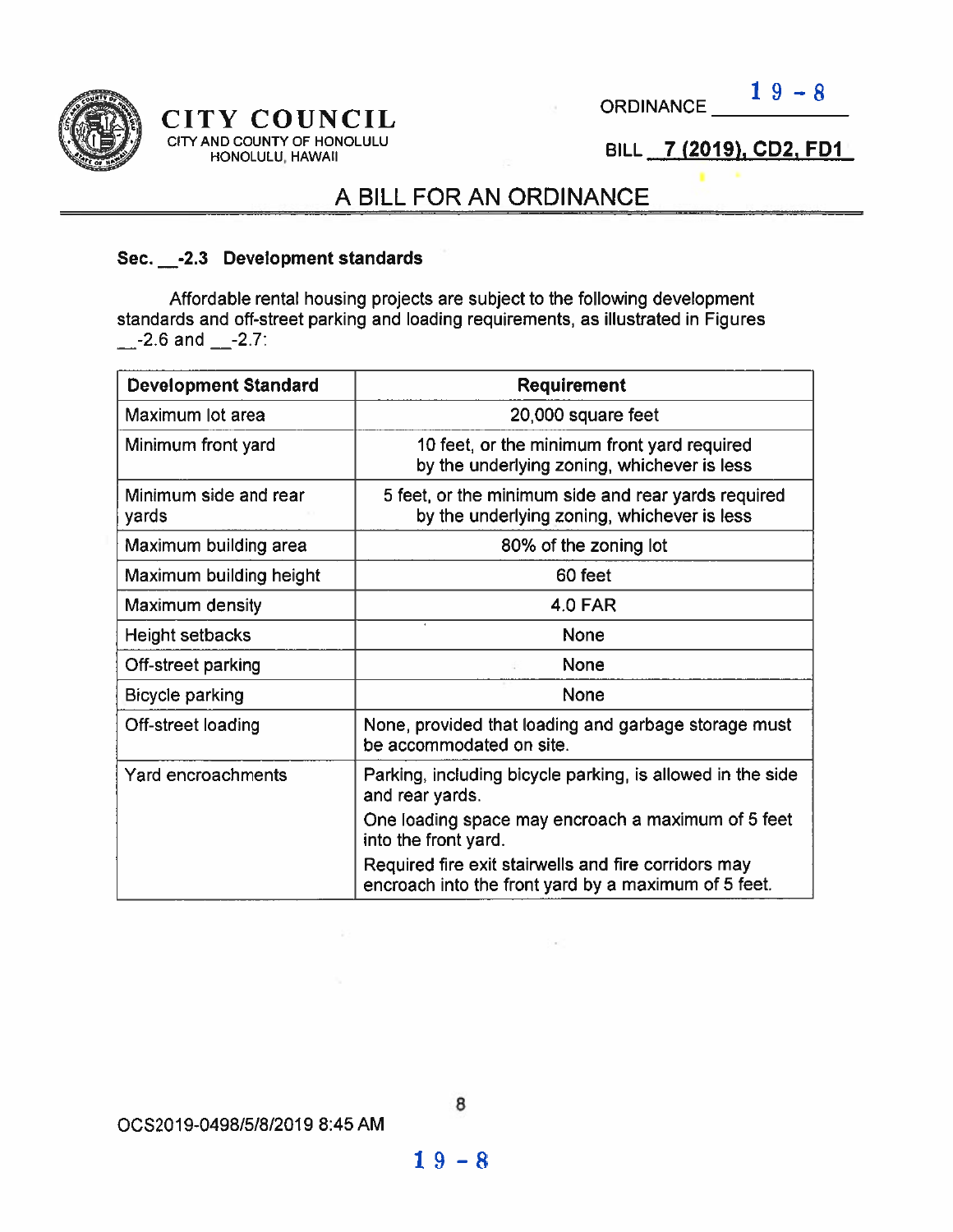

## $CITY$  COUNCIL ORDINANCE  $19-8$ CITY AND COUNTY OF HONOLULU ND COUNTY OF HONOLULU<br>HONOLULU, HAWAII BILL **7 (2019), CD2, FD1**

#### A BILL FOR AN ORDINANCE

#### Sec. \_\_-2.4 Parking

Parking, including bicycle parking, may extend into side and rear yards, provided that <sup>a</sup> solid wall, with <sup>a</sup> minimum height of four feet and <sup>a</sup> maximum height of six feet, is built along the applicable side or rear property boundary.

#### Sec. \_-2.5 Bicycle parking.

The bicycle parking requirements of Section 21-6.150 do not apply to affordable rental housing projects; however, if the affordable rental housing project provides short or long-term bicycle parking onsite, the bicycle parking may encroach into required yards.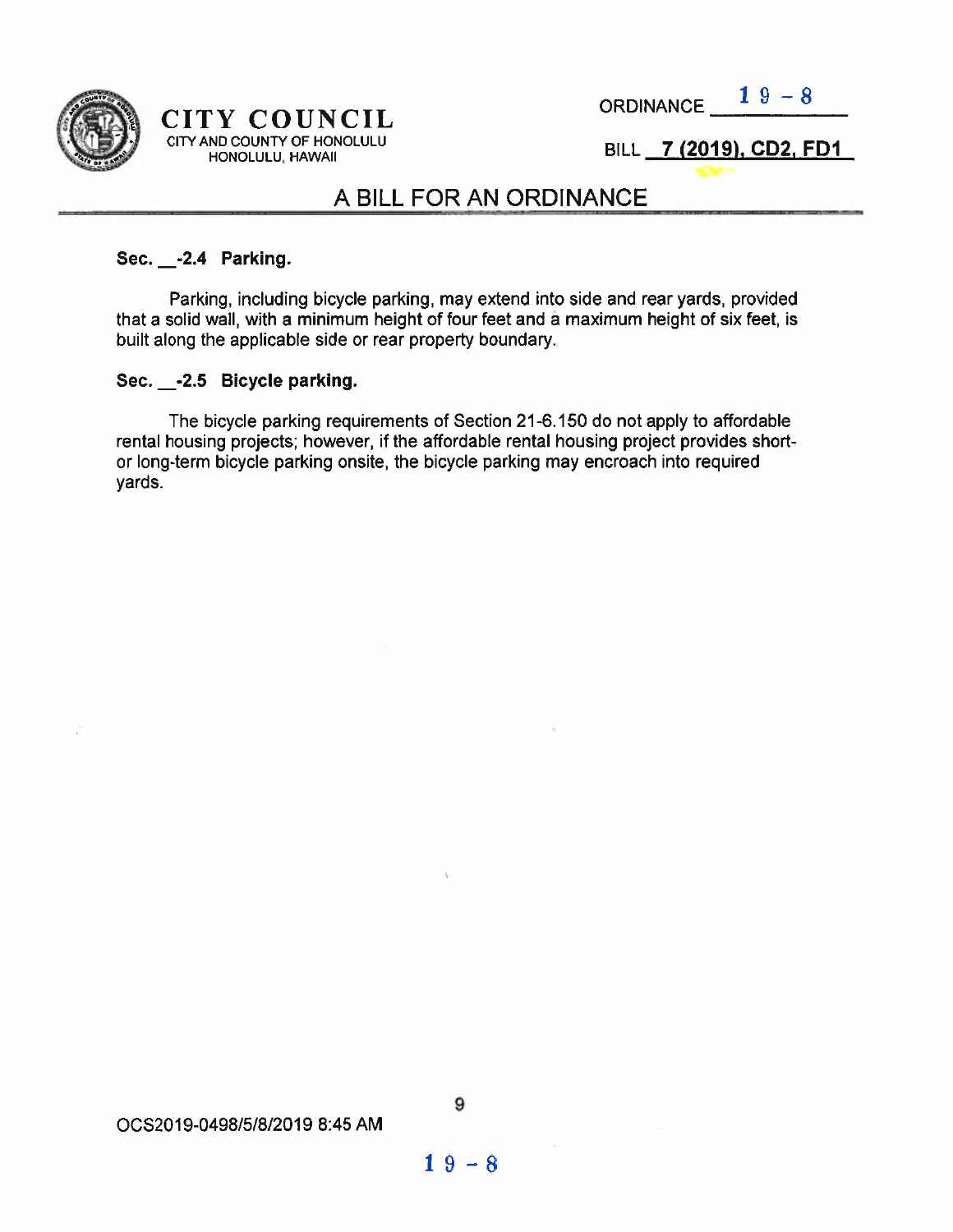

 $CITY$  COUNCIL ORDINANCE  $19-8$ CITY AND COUNTY OF HONOLULU<br>HONOLULU, HAWAII

BILL 7 (2019), CD2, FD1

## A BILL FOR AN ORDINANCE

#### Sec. \_-2.6 Examples of maximum building area and yards.

The following figures illustrate possible Configurations of maximum building area and required yards; however, they do not necessarily reflect acceptable parking configurations or compliance with all other development standards:



0CS2019-0498/5/8/2019 8:45 AM

 $19 - 8$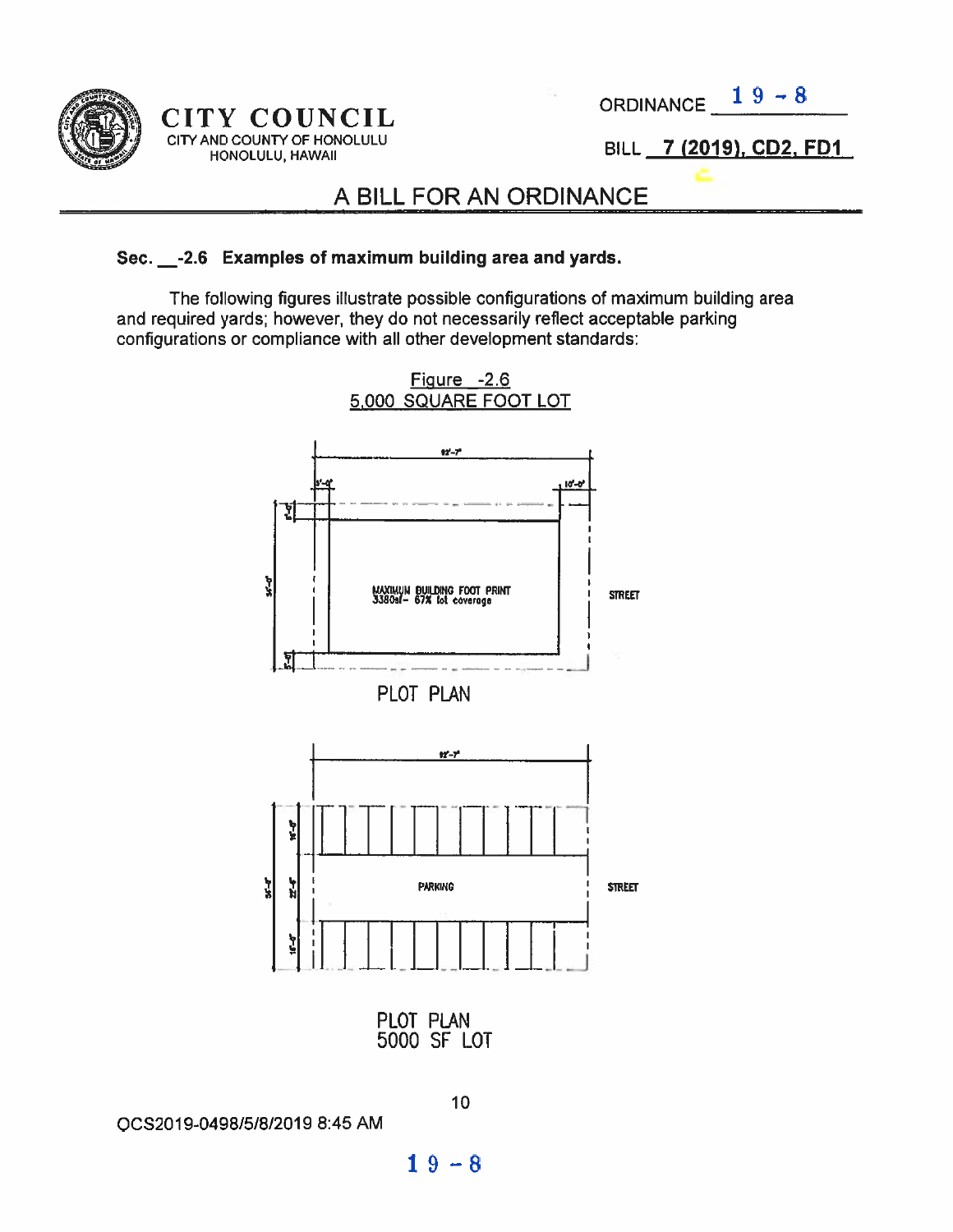

CITY COUNCIL CITY AND COUNTY OF HONOLULU HONOLULU] HAWAII

 $19 - 8$ **ORDINANCE** 

BILL 7 (2019), CD2, FD1

## A BILL FOR AN ORDINANCE



0CS2019-0498151812019 8:45 AM

 $19 - 8$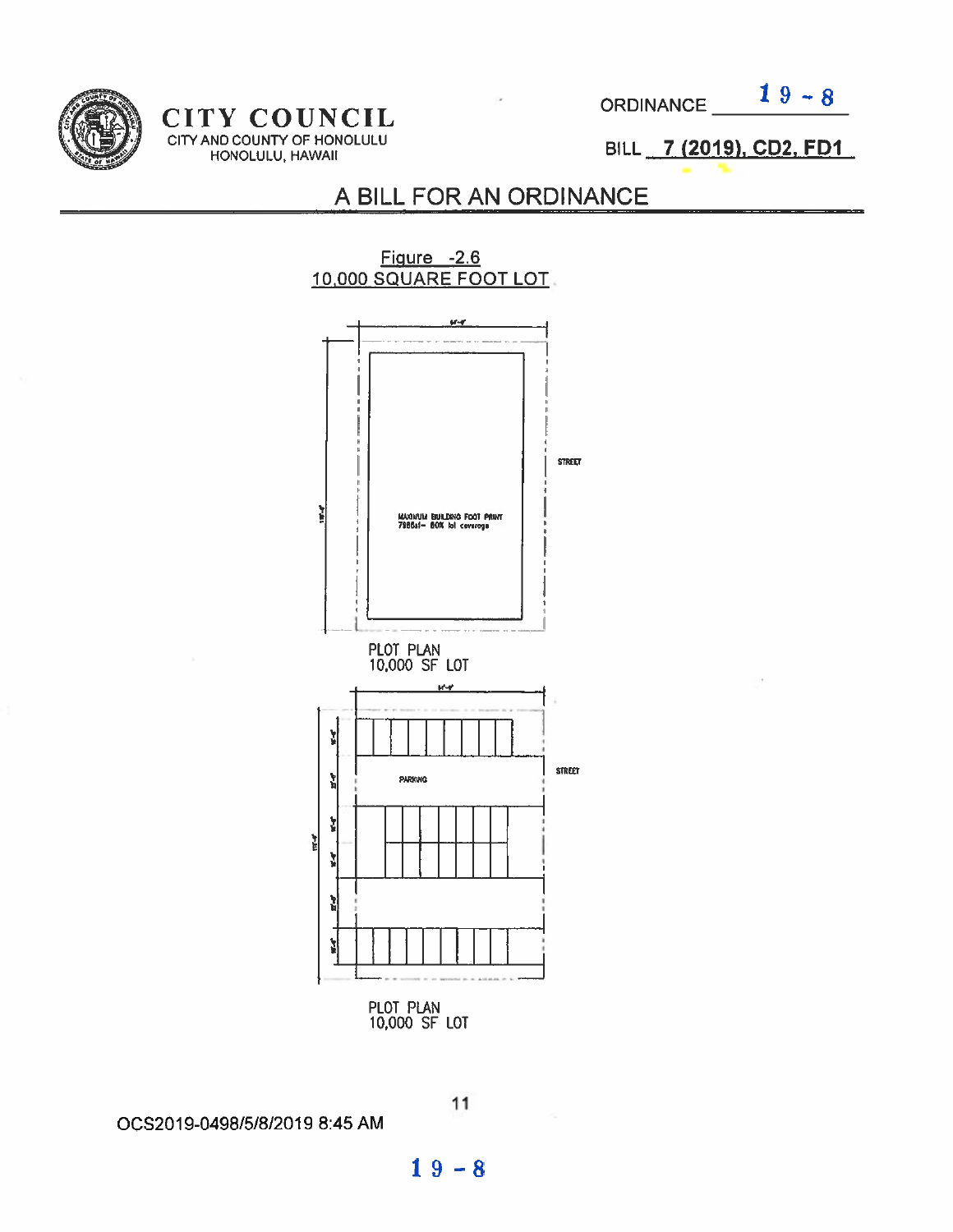CITY COUNCIL ORDINANCE CITY AND COUNTY OF HONOLULU IN THE REAL PROPERTY OF  $\mathsf{D}\mathsf{H}$  is a set of  $\mathsf{D}\mathsf{H}$  if  $\mathsf{H}$ HONOLULU, HAWAII

 $19 - 8$ 

19). CD2. F

## A BILL FOR AN ORDINANCE

NCIL<br>
HONOLULU<br>
A BILL FOR AN ORDINA<br>
<u>Figure –2.6</u><br>
15,000 SQUARE FOOT LOT Figure -2.6<br>15,000 SQUARE FOOT LOT <u>ara</u> STh El MAXUANI BULDRIG FOOT PRINT<br>120BBsf-80X lot coverage PLOT PLAN 15000 SF LOT  $ar-r$ **Iwww.Johnson** STREET Ì, PARIGING 뉣 ţ í, ì **R** PLOT PLAN 15000 SF LOT

0C52019-0498/518/2019 8:45 AM

V

 $19 - 8$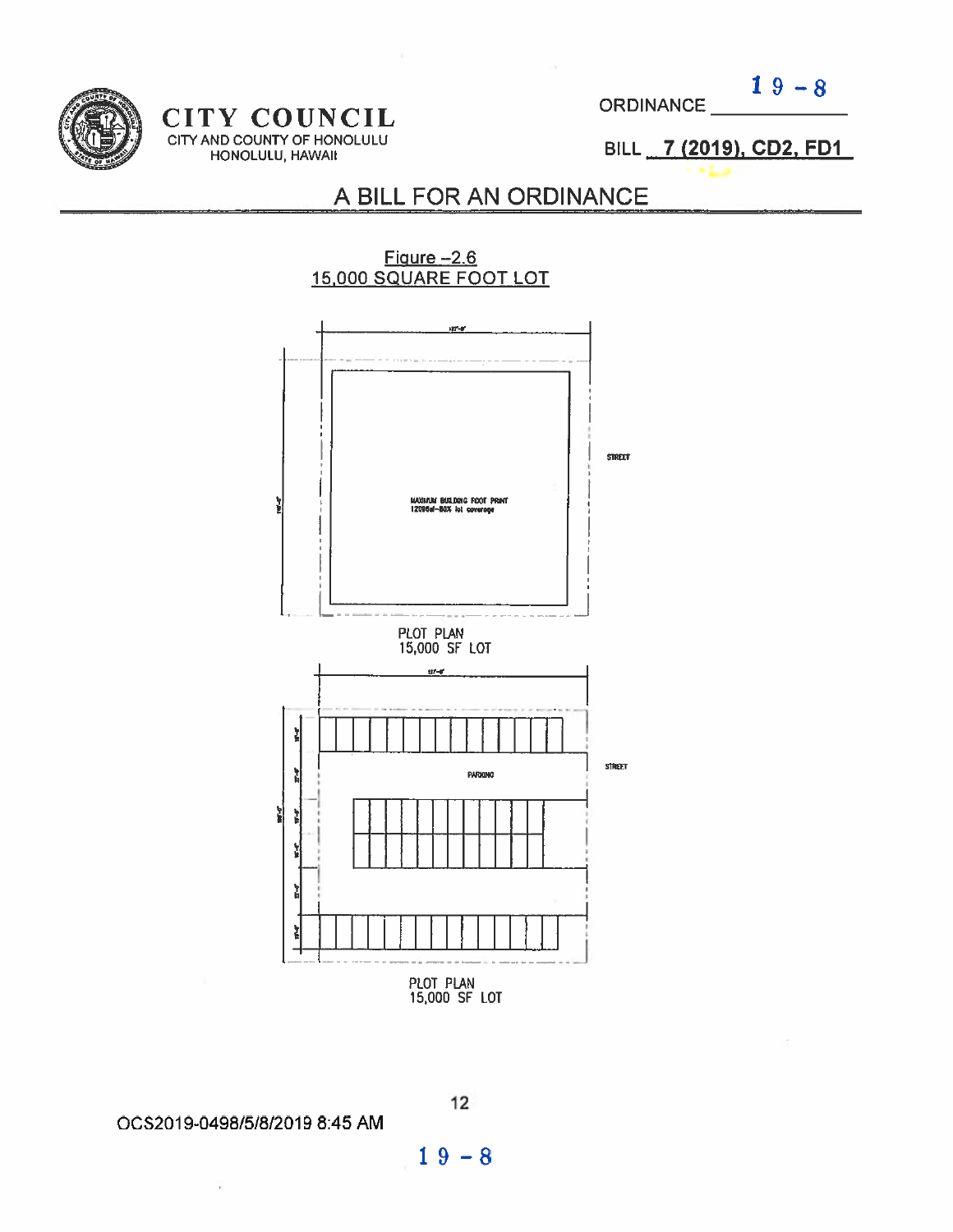$19 - 8$ 



#### CITY COUNCIL CITY AND COUNTY OF HONOLULU HONOLULU, HAWAII

**ORDINANCE** 

BILL 7 (2019), CD2, FD1

## A BILL FOR AN ORDINANCE



0052019-0498/5/8/2019 8:45 AM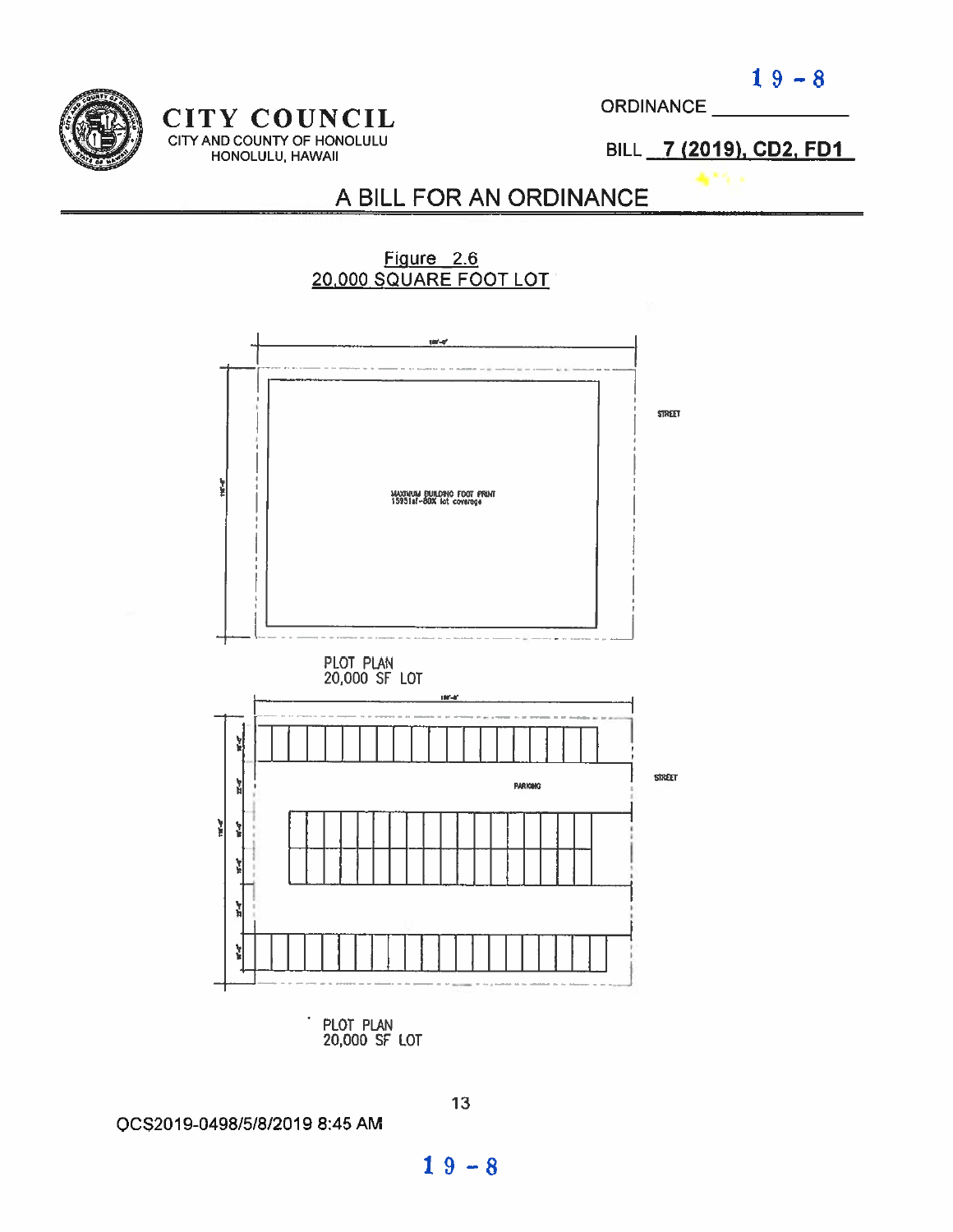

#### CITY COUNCIL CITY AND COUNTY OF HONOLULU HONOLULU, HAWAII

**ORDINANCE** 

 $19 - 8$ 

BILL 7 (2019), CD2. FDI

## A BILL FOR AN ORDINANCE

#### Sec. \_-2.7 Examples of maximum building height.

The following figures illustrate possible configurations of building height; however, they do not necessarily reflect acceptable parking configurations or compliance with all other development standards:





SECTION OF 60 FEET MAXIMUM HIGH BUILDING

OCS2O19-0498/5/8/2019 8:45 AM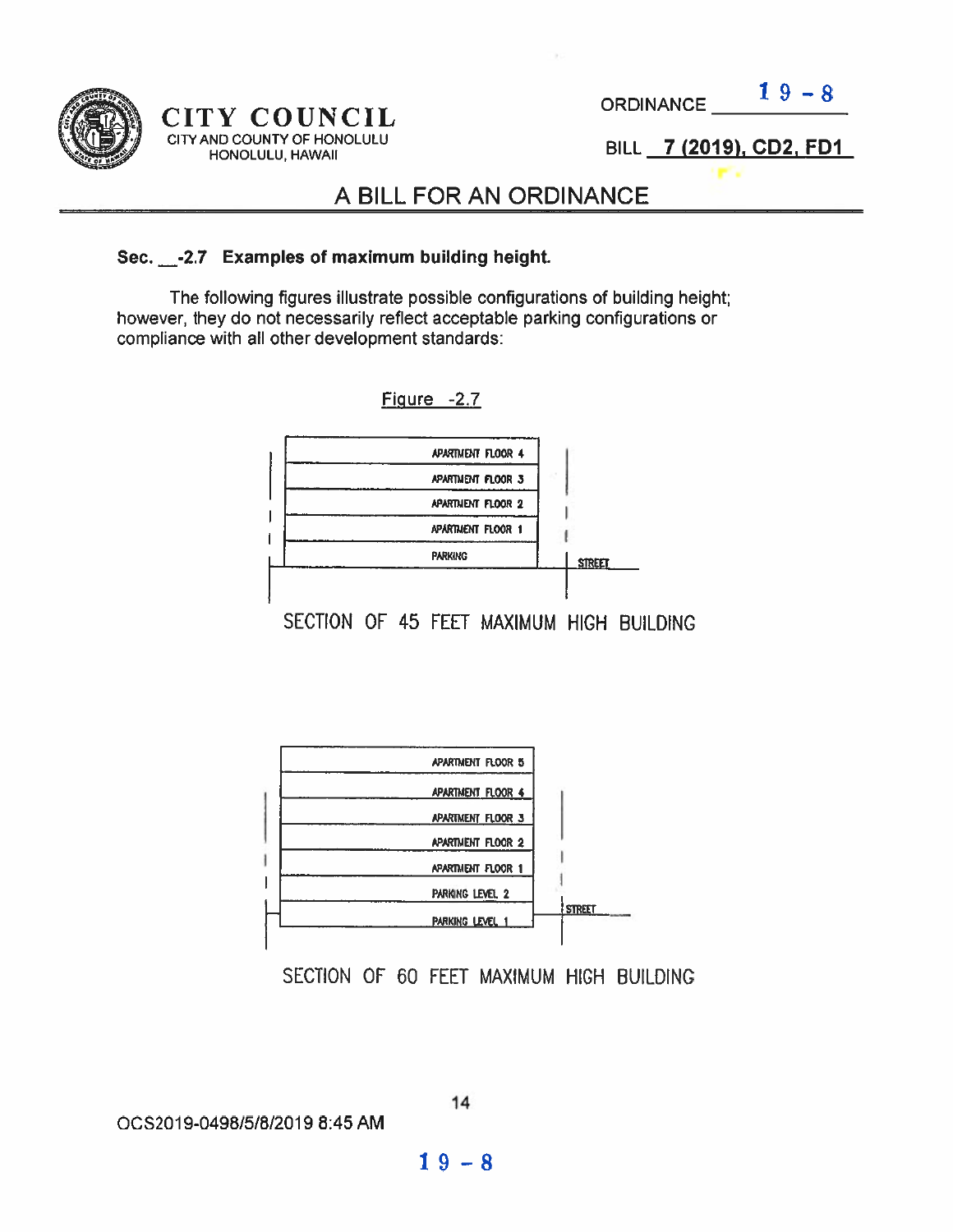

#### CITY COUNCIL CITY AND COUNTY OF HONOLULU HONOLULU] HAWAII

ORDINANCE  $19-8$ 

BILL 7 (2019). CD2, FDI

## A BILL FOR AN ORDINANCE

#### Sec. \_-2.8 Maximum number of units.

The maximum number of affordable rental housing units for each zoning lot is determined by dividing the square footage equivalent of the maximum allowable FAR for that zoning lot, excluding any public open space bonus FAR, by <sup>a</sup> factor of 800, and rounding down to the nearest whole number.

#### Sec. \_\_- 2.9 Maximum size of units.

The maximum size of an affordable rental housing unit in an affordable rental housing project is as follows:

| <b>Number of Bedrooms and</b><br><b>Bathrooms</b> | Maximum Floor Area<br>(square feet) |  |  |
|---------------------------------------------------|-------------------------------------|--|--|
| Studio with 1 bathroom                            | 500                                 |  |  |
| One bedroom with 1 bathroom                       | 650                                 |  |  |
| One bedroom with 1.5 bathrooms                    | 700                                 |  |  |
| One bedroom with 2 bathrooms                      | 750                                 |  |  |
| Two bedrooms with 1 bathroom                      | <b>800</b>                          |  |  |
| Two bedrooms with 1.5 bathrooms                   | 900                                 |  |  |
| Two bedrooms with 2 bathrooms                     | 1,000                               |  |  |
| Three bedrooms with 1.5 bathrooms                 | 1,100                               |  |  |
| Three bedrooms with 2 bathrooms                   | 1,200                               |  |  |
| Three bedrooms with 2.5 bathrooms                 | 1,250                               |  |  |
| Four bedrooms with 2 bathrooms                    | 1,300                               |  |  |
| Four bedrooms with 2.5 bathrooms                  | 1,350                               |  |  |

#### Sec. \_-2.1O Compliance with applicable laws.

Affordable rental housing projects must comply with all applicable laws, including but not limited to the federal Fair Housing Act, the Americans with Disabilities Act, and Section 504 of the Rehabilitation Act of 1973.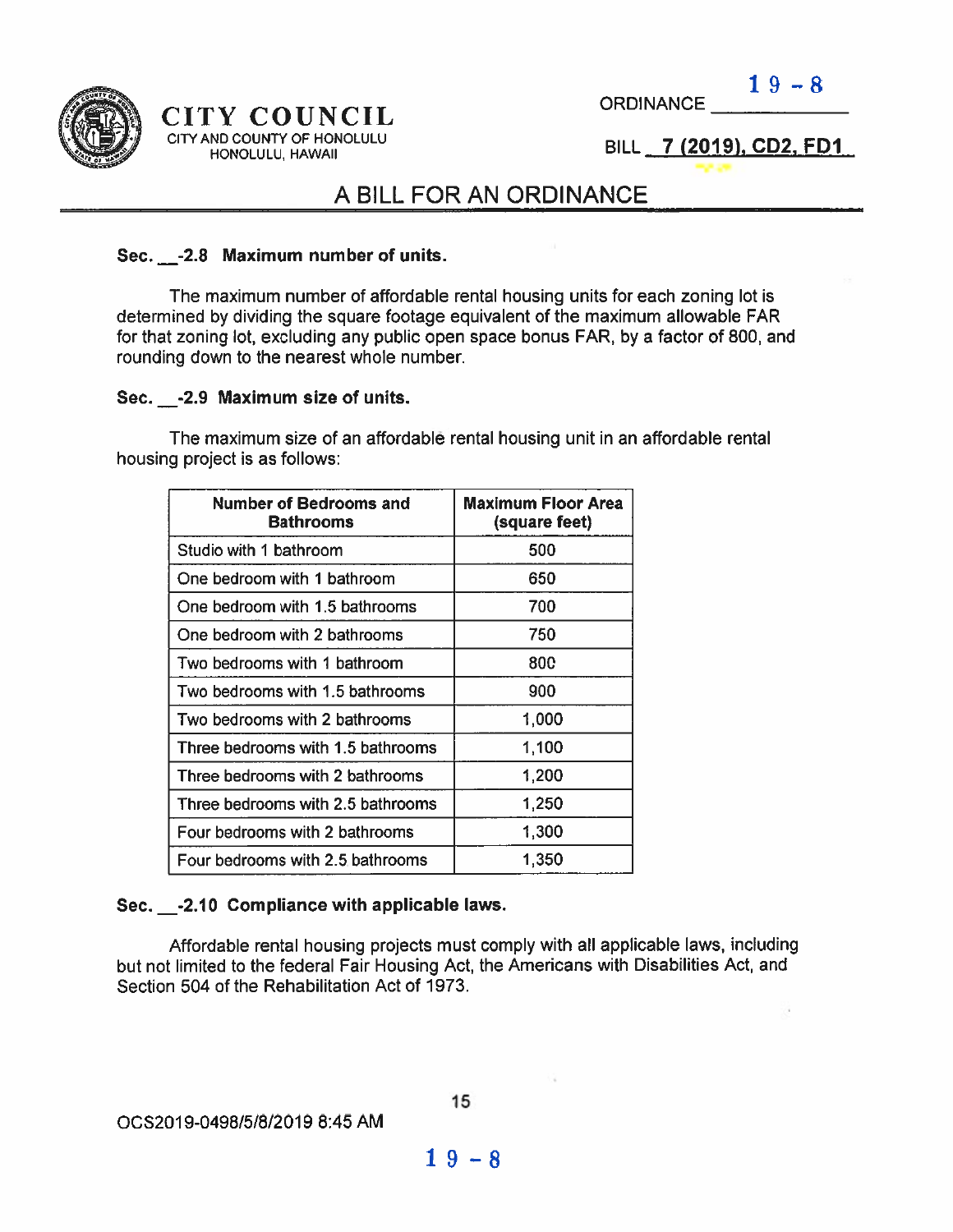

#### CITY COUNCIL CITY AND COUNTY OF HONOLULU HONOLULU, HAWAII

ORDINANCE  $19-8$ 

BILL 7 (2019), CD2, FD1

## A BILL FOR AN ORDINANCE

#### Article 3. Building Construction Standards

#### Sec. -3.1 Administration.

The building official, or the building official's duly appointed representative, shall administer this article. Unless specifically modified herein, the building and housing Code requirements of Chapters 16 and 27, respectively, apply to affordable rental housing projects. In the event of a conflict between applicable provisions, the provisions of this article prevail.

#### Sec. \_-3.2 Standards.

(a) Building Heights and Areas. The building height permitted by Table\_-A will be increased in accordance with Section 504 of the building code. The building area of <sup>a</sup> one-story building must not exceed the limitations set forth in Table \_-A, excep<sup>t</sup> as provided in Section 506 of the building code.

|                                       | ALLOWABLE HEIGHT AND BUILDING AREAS FOR<br>MID-RISE MULTI-FAMILY RESIDENTIAL BUILDINGS.<br>Height Limitations shown as stories and feet above grade<br>plane. |            |             |           |           |  |
|---------------------------------------|---------------------------------------------------------------------------------------------------------------------------------------------------------------|------------|-------------|-----------|-----------|--|
| <b>TYPE OF</b><br><b>CONSTRUCTION</b> | Area limitations as determined by the definition of Area,<br>building, per story                                                                              |            |             |           |           |  |
|                                       | IB                                                                                                                                                            | <b>IIA</b> | <b>IIIA</b> | <b>HT</b> | <b>VA</b> |  |
|                                       | <b>MAXIMUM HEIGHT (feet)</b>                                                                                                                                  |            |             |           |           |  |
|                                       | 60                                                                                                                                                            | 60         | 60          | 60        | 50        |  |
| Height/Area                           | Maximum Height (stories) and Maximum Area (sq. ft.)                                                                                                           |            |             |           |           |  |
| н                                     |                                                                                                                                                               |            |             |           | 5         |  |
|                                       | 80% of                                                                                                                                                        | 80% of     | 80% of      | 80% of    | 80% of    |  |
|                                       | land area                                                                                                                                                     | land area  | land area   | land area | land area |  |

TABLE -A

- (b) Type of Construction. The minimum type of construction must comply with chapter 6 of the building code and Table \_-A.
- (c) Fire-resistance rated construction and requirements. The following requirements apply to affordable rental housing projects: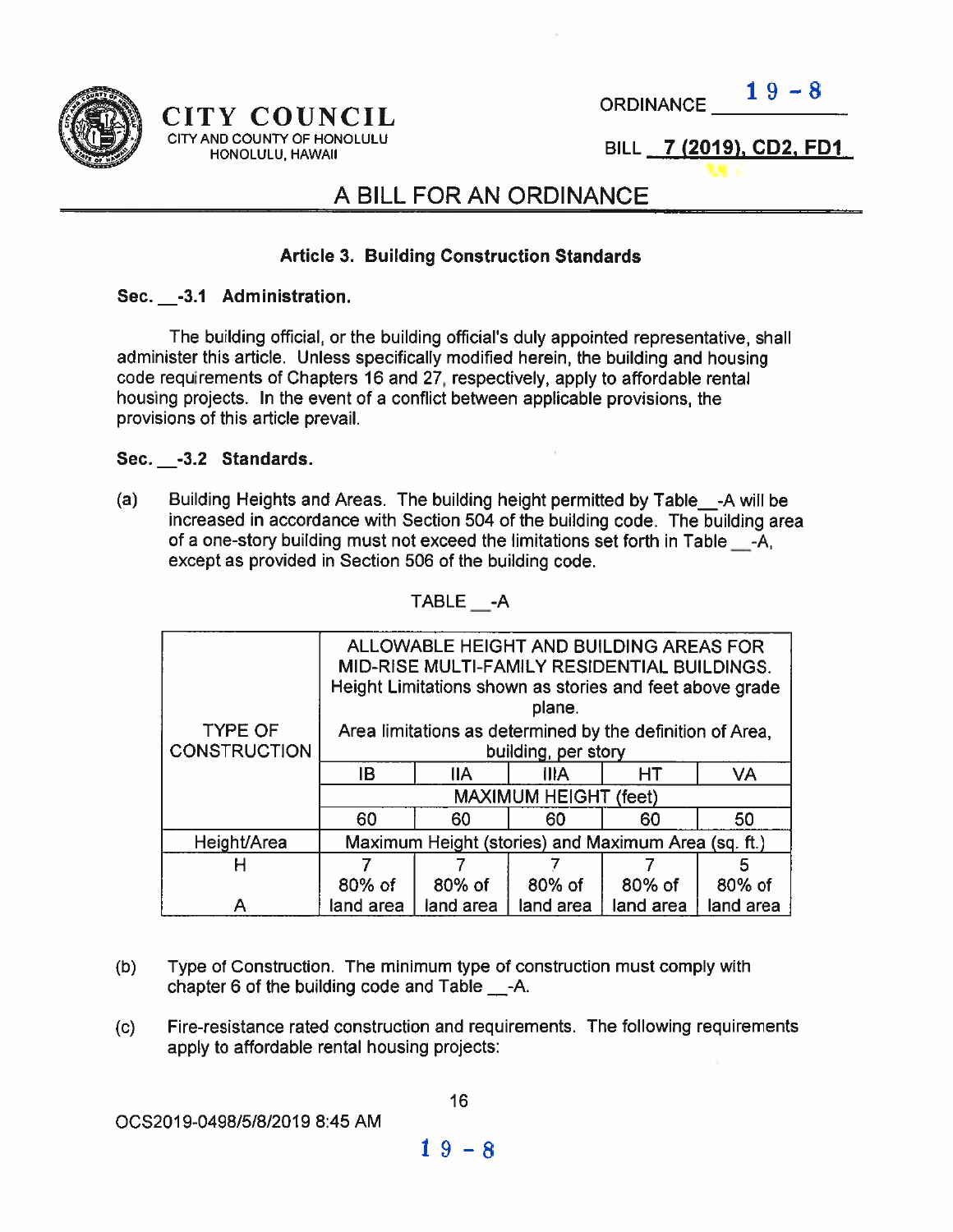

## CITY COUNCIL CITY AND COUNTY OF HONOLULU<br>HONOLULU, HAWAII

**ORDINANCE** 

BILL 7 (2019), CD2, FD1

## A BILL FOR AN ORDINANCE

- (1) Where an exterior wall is less than 10 feet from the property line, one-hour fire-rated exterior walls with no greater than 25% openings per wall surface; provided that windows in the openings may be unrated;
- (2) One-hour fire-rated corridor walls for double loaded corridors and demising walls between units;
- (3) Twenty-minute fire-rated entry doors to units with automatic closure mechanisms;
- (4) Unrated interior walls within each unit;
- (5) One-hour fire-rated floors and roof, or heavy timber floors and roof;
- (6) Two-hour fire-rated walls between units and building stairs or passenger elevators;
- (7) Two-hour fire-rated walls and 90-minute fire-rated door in the booster pump room described in subsection (d)(5); and
- (8) All domestic water and fire sprinkler piping must be made of noncombustible material.
- (d) Fire protection system. The installation of automatic sprinkler systems for protection against fire hazards must be designed and installed in compliance with section 903 of the building code; or, for residential occupancies of seven or fewer stories in buildings not exceeding 60 feet in height above grade, an automatic sprinkler system must be provided as follows:
	- (1) A common sprinkler/domestic main must be installed throughout the building;
	- (2) Vertical risers must be provided with <sup>a</sup> secured shutoff valve locked in the open position. All required outages must be provided with <sup>a</sup> fire watch;
	- (3) All sprinkler heads must be installed prior to the last plumbing fixture served within the unit. All sprinkler piping serving <sup>a</sup> sprinkler head must be kept to <sup>a</sup> minimum and no greater than 16 inches in length;
	- (4) The discharge density must be 0.05 gallons per minute per square-foot with <sup>a</sup> maximum of four sprinkler heads within each compartment;

0CS2019-0498/5/8/2019 8:45 AM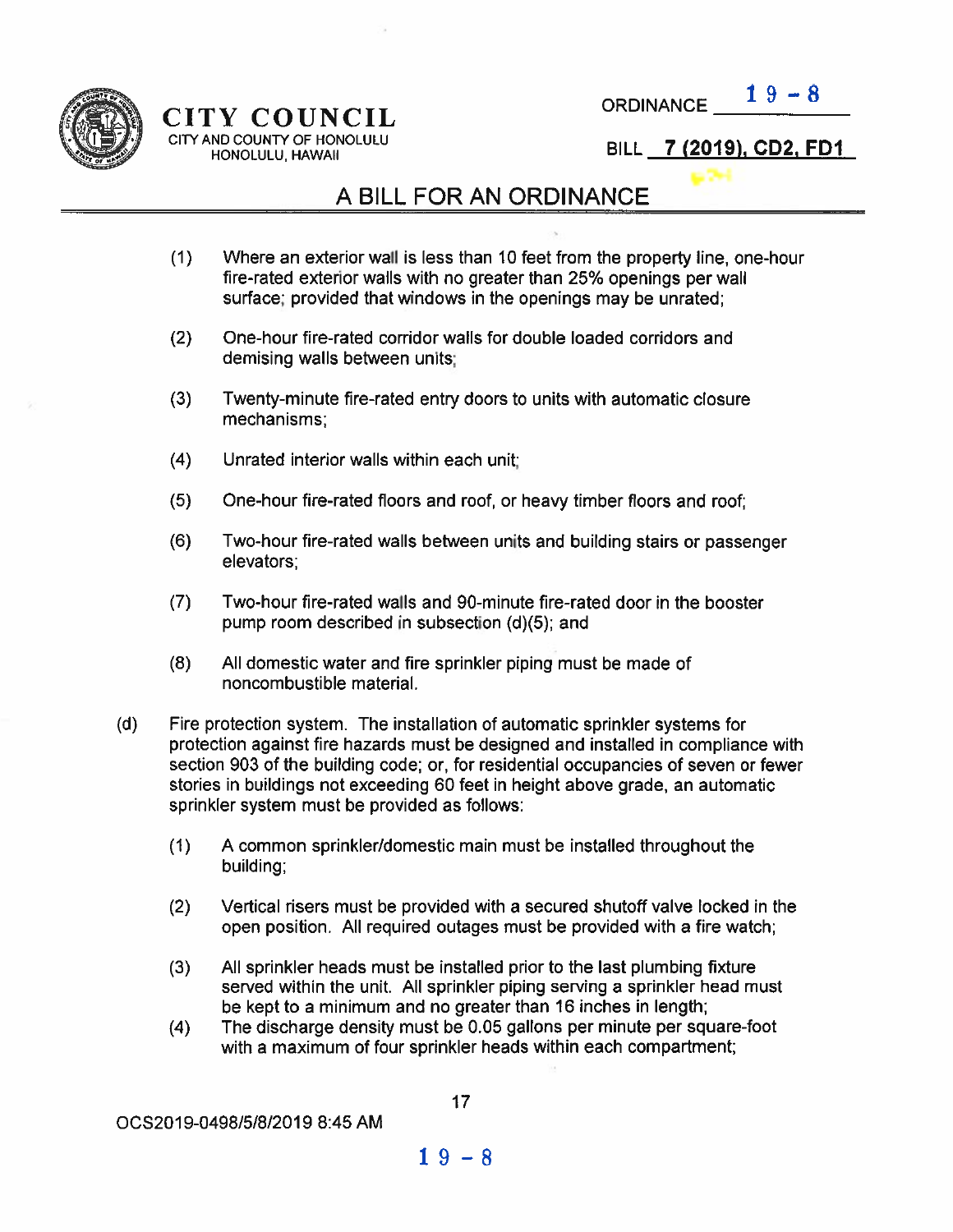



## CITY COUNCIL THE STREAM COUNTY OF HONOLULU<br>
HONOLULU, HAWAII HONOLULU

## A BILL FOR AN ORDINANCE

- (5) A booster pump must be provided to accommodate the domestic water and greatest hydraulic demanding sprinklers within <sup>a</sup> unit. The booster pump must provide <sup>a</sup> minimum of 40 pounds per square inch at the top of the riser;
- (6) A manual wet stand pipe must be precharged from <sup>a</sup> domestic water supply tap. The stand pipe must be located in an exterior open stairwell with two-hour rated walls;
- (7) For exterior walls that are between five and ten feet from the property line with <sup>a</sup> wall opening greater than <sup>a</sup> 10 percent, there must be <sup>a</sup> sprinkler head at all wall openings to provide <sup>a</sup> water curtain when the sprinkler head is activated;
- (8) For buildings over 40 feet in height with type VA construction, <sup>a</sup> National Fire Protection Association 13 sprinkler system is required; and
- (9) A mechanical engineer licensed in the State of Hawaii shall prepare the plans for the automatic sprinkler system required by this section.
- (e) Means of Egress. Exterior corridors and balconies that are open with guards of <sup>a</sup> minimum one-hour fire-rated construction, or composed of other noncombustible fascia surfaces may be constructed up to five feet from the property line.
- (f) Fire Escape Stairs.
	- (1) All fire stair exits may be open; provided that the walls adjoining any unit are two-hour fire-rated walls.
	- (2) Except as provided in subdivision (3), at least one fire exit stairwell must be <sup>a</sup> minimum width of 36 inches, and if no elevator is provided, <sup>a</sup> second fire exit stairwell with <sup>a</sup> minimum width of 36 inches must be provided.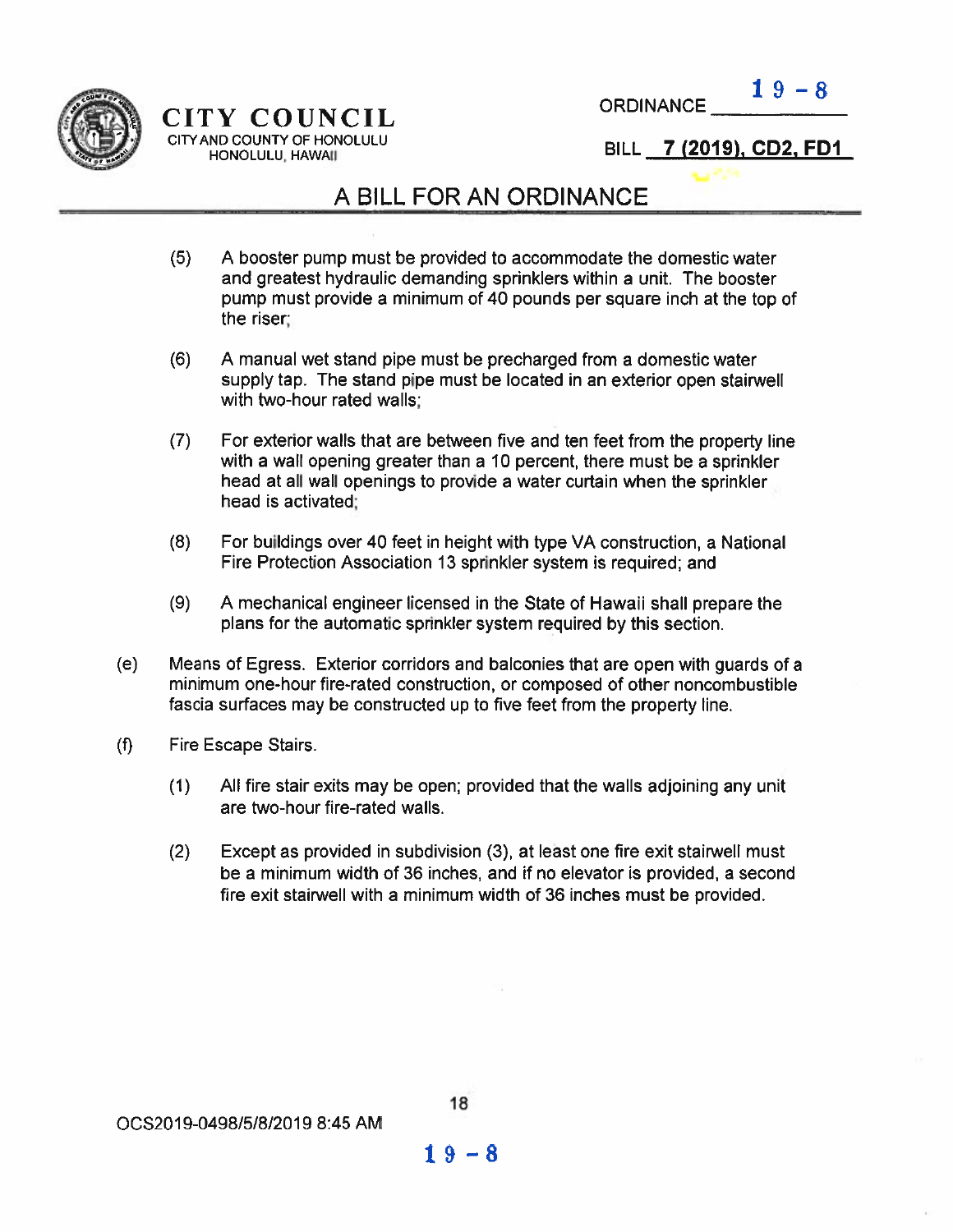

## $CITY$   $\text{COUNTL}$  ORDINANCE  $\frac{19-8}{5}$ CITY AND COUNTY OF HONOLULU HONOLULU, HAWAII

#### BILL 7 (2019), CD2, FD1

## A BILL FOR AN ORDINANCE

- (3) Buildings with <sup>35</sup> or fewer units may have <sup>a</sup> single fire exit stairwell that is <sup>a</sup> minimum width of 48 inches and constructed of non-combustible material or heavy timber construction; provided that the total length of the building must not exceed 100 feet. The stairwell must exit to the ground floor.
- (4) The fire chief may, at the fire chief's discretion, approve of alternative fire exits in lieu of <sup>a</sup> second fire exit stairwell, including <sup>a</sup> drop ladder system or <sup>a</sup> narrower second fire exit stairwell.
- (g) Exterior Glass. Exterior <sup>g</sup>lass in an affordable rental housing project will be exemp<sup>t</sup> from the requirements of Chapter 32 (the Building Energy Conservation Code).
- (h) Accessibility. Design of building and facilities must comply with the federal Fair Housing Act, <sup>42</sup> U.S.C. §3601 et. seq. Elevators are not required unless mandated by Section 1007.2.1 of the building code, or required by applicable federal accessibility laws. Elevators may be provided in affordable rental housing projects, even though not required.
- (i) Fire and smoke alarm systems. Smoke detectors with audio alarms that are electronically powere<sup>d</sup> must be installed in all bedrooms. An alarm pull box that is electronically connected to set off an audio alarm must be installed on each floor.

SECTION 3. Section 14-10. Revised Ordinances of Honolulu 1990, ("Waiver of wastewater system facility charges for affordable dwelling units'), as enacted in SECTION 4 of Ordinance 18-1, is amended by amending subsection (a) to read as follows:

- '(a) Wastewater system facility charges, as set forth in Appendix 14-D of this chapter will be waived for the following:
	- (1) Affordable dwelling units as defined in and as provided on-site or offsite pursuan<sup>t</sup> to Chapter A;
	- (2) Affordable dwelling units provided pursuan<sup>t</sup> to <sup>a</sup> planned development-transit permit pursuan<sup>t</sup> to Section 21-9.100-10, or an interim planned development-transit permit pursuan<sup>t</sup> to Section 21- 9.100-5; [e+]

0CS2019-04981518/2019 8:45 AM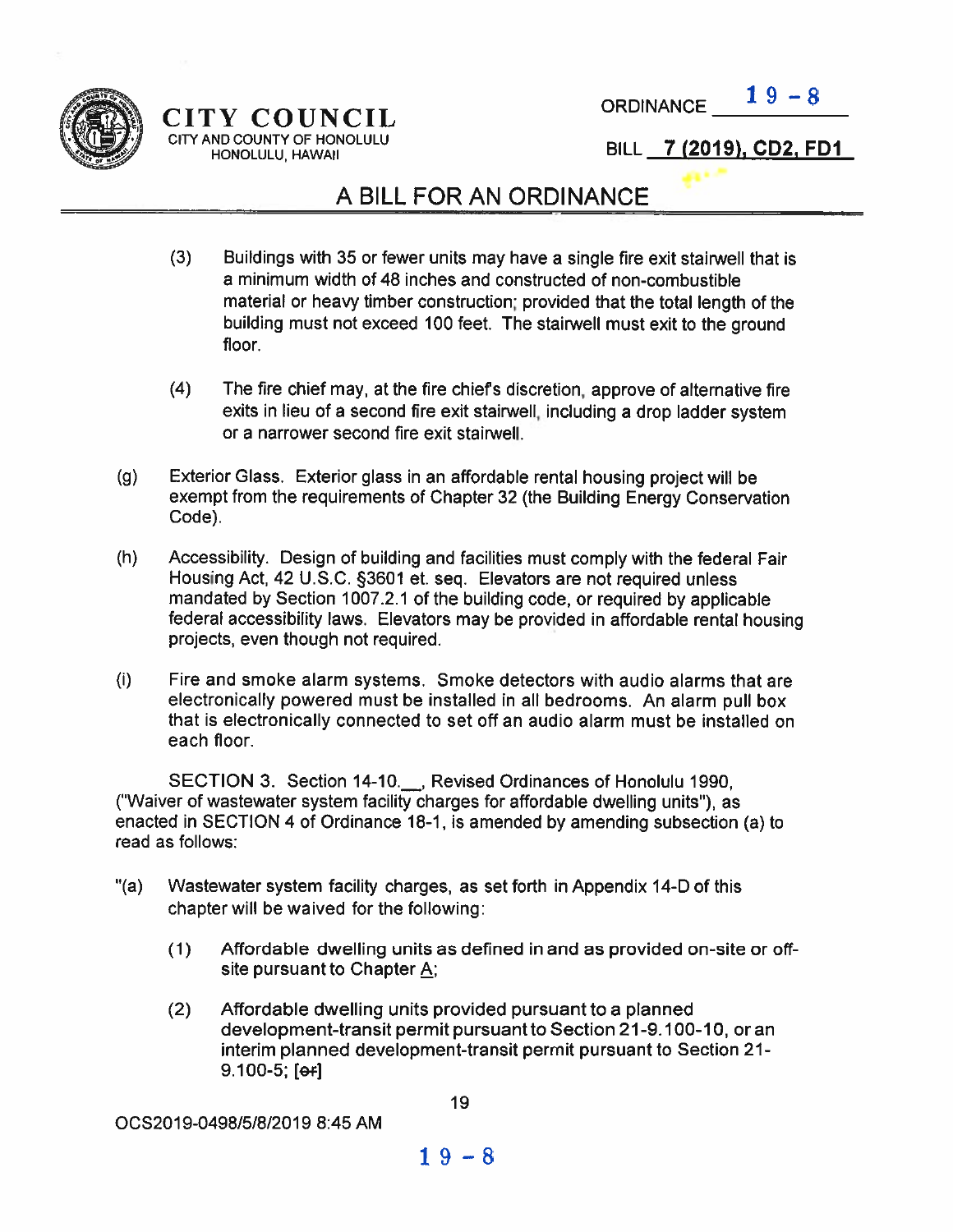

 $CITY$  COUNCIL ORDINANCE  $\frac{19-8}{2}$ CITY AND COUNTY OF HONOLULU<br>HONOLULU HAWAII I 4000 HONOLULU HONOLULU, HAWAII

## A BILL FOR AN ORDINANCE

- (3) Affordable rental dwelling units developed in compliance with HRS Section 201 H-36(a)(5); or
- (4) Affordable rental housing units that are rented to households earning 100 percent and below of the AMI, and rented at or below the rental rate limits established by the United States Department of Housing and Urban Development for households earning 100 percen<sup>t</sup> of the AMI for the applicable household size or less, pursuant to Chapter B."

SECTION 4. Section 18-6.5, Revised Ordinances of Honolulu 1990 ('Exemptions"), is amended by adding <sup>a</sup> new subsection (i) to read as follows:

"(i) The building official shall waive the collection of the plan review and building permit fees for the portion of an affordable rental housing proiect egual to the percentage of affordable rental housing units that are rented to households earning 100 percen<sup>t</sup> and below of the AMI, and rented at or below the rental rate limits established by the United States Department of Housing and Urban Development for households earning 100 percen<sup>t</sup> of the AMI for the applicable household size or less, pursuan<sup>t</sup> to Chapter 8."

SECTION 5. Section 22-7.3, Revised Ordinances of Honolulu 1990 ("Subdivision of Land - Scope"), as enacted in SECTION 6 of Ordinance 18-1, is amended by amending subsection (i) to read as follows:

- "(i) This article also does not apply to the following dwelling units:
	- (1) Affordable dwelling units as defined in and as provided on-site or offsite pursuant to Chapter  $A$ ;
	- (2) Affordable dwelling units provided pursuan<sup>t</sup> to <sup>a</sup> planned development transit permit pursuant to ROH Section 21-9.100-10, or an interim planned development-transit permit pursuan<sup>t</sup> to ROH Section 21- 9.100-5; [or]
	- (3) Affordable rental dwelling units provided in compliance with HRS Section  $201H-36(a)(5)$ ; or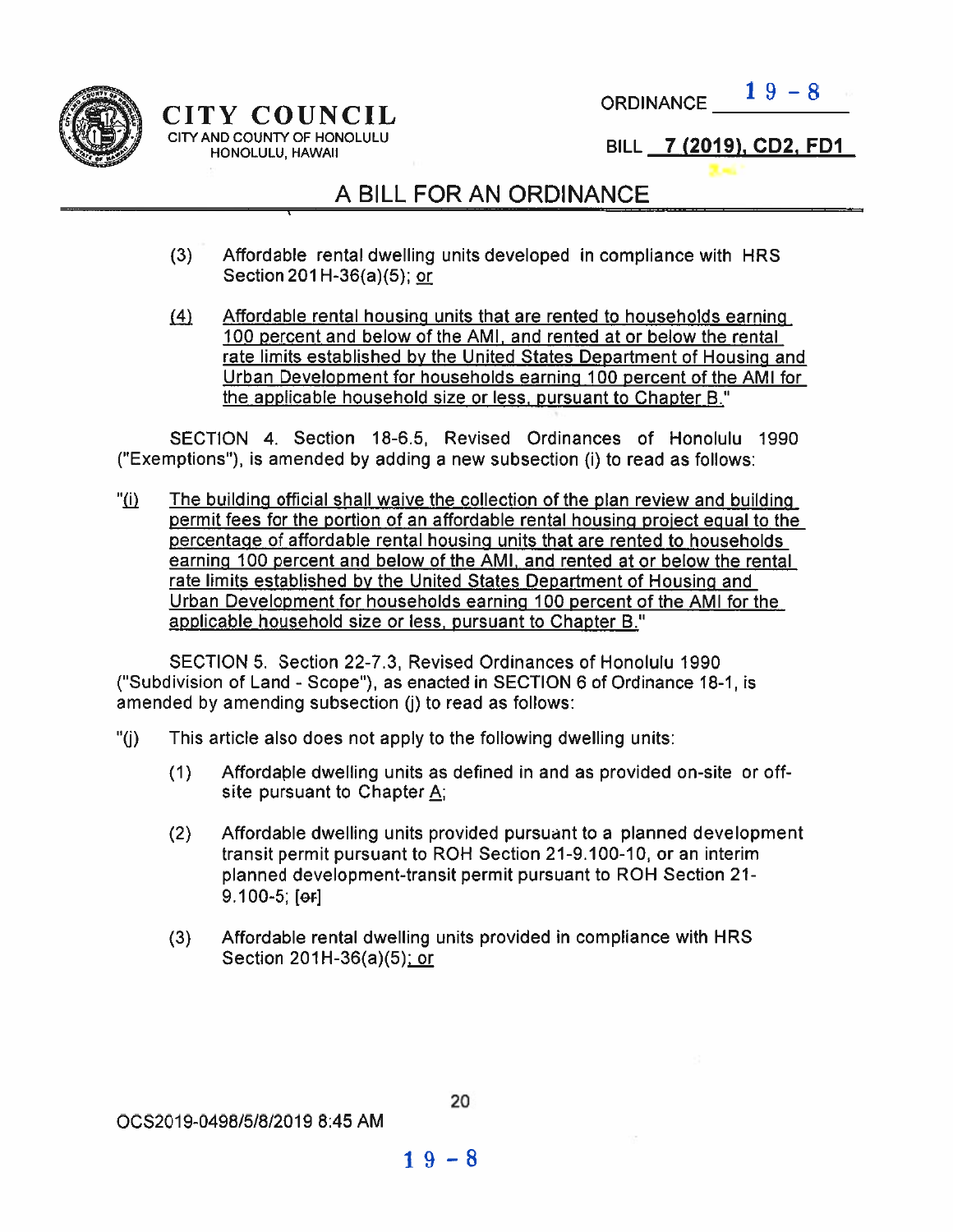

#### CITY COUNCIL CITY AND COUNTY OF HONOLULU HONOLULU, HAWAII

ORDINANCE  $19-8$ 

BILL 7 (2019), CD2, FD1

## A BILL FOR AN ORDINANCE

4J Affordable rental housing units that are rented to households earning 100 percent and below of the AMI, and rented at or below the rental rate limits established by the United States Department of Housing and Urban Development for households earning <sup>100</sup> percen<sup>t</sup> of the AMI for the applicable household size or less, pursuant to Chapter B."

SECTION 6. Section 8-10. Revised Ordinances of Honolulu 1990, as enacted in SECTION 2 of Ordinance 18-1, is amended to read as follows:

#### "Sec. 8-1O.X Exemption--Qualifying affordable rental dwelling units or affordable rental housing units.

(a) For the purposes of this section:

"Affordable housing agreement" means an affordable housing agreemen<sup>t</sup> as described in Section A-1.8, or a "regulatory agreement" as defined in Section  $8-10.20(a)$ .

"Declaration of restrictive covenants" means the same as defined in Chapter B.

"Exemption period" means the ten-year period commencing upon the effective date of the claim for <sup>a</sup> real property tax exemption pursuan<sup>t</sup> to subsection (b)(4), and ending on June 30th of the last year of the ten-year period.

"Regulated period" means the period during which <sup>a</sup> project is subject to an affordable housing agreement.

- (b) This section applies only to the following:
	- (1) That portion of real property used for affordable rental dwelling units as provided on-site or off-site pursuant to Chapter  $\underline{A}$ ;
	- (2) That portion of real property used for affordable rental dwelling units provided pursuan<sup>t</sup> to <sup>a</sup> planned development—transit permit under Section 21-9.100-10, oran interim planned development—transit permit under Section 21-9.100-5; [ef]
	- (3) That portion of real property used for affordable rental dwelling units located on real property used in connection with <sup>a</sup> housing project developed in compliance with HRS Section  $201H-36(a)(5)$ [.]; or

OC52019-0498/5/8/2019 8:45 AM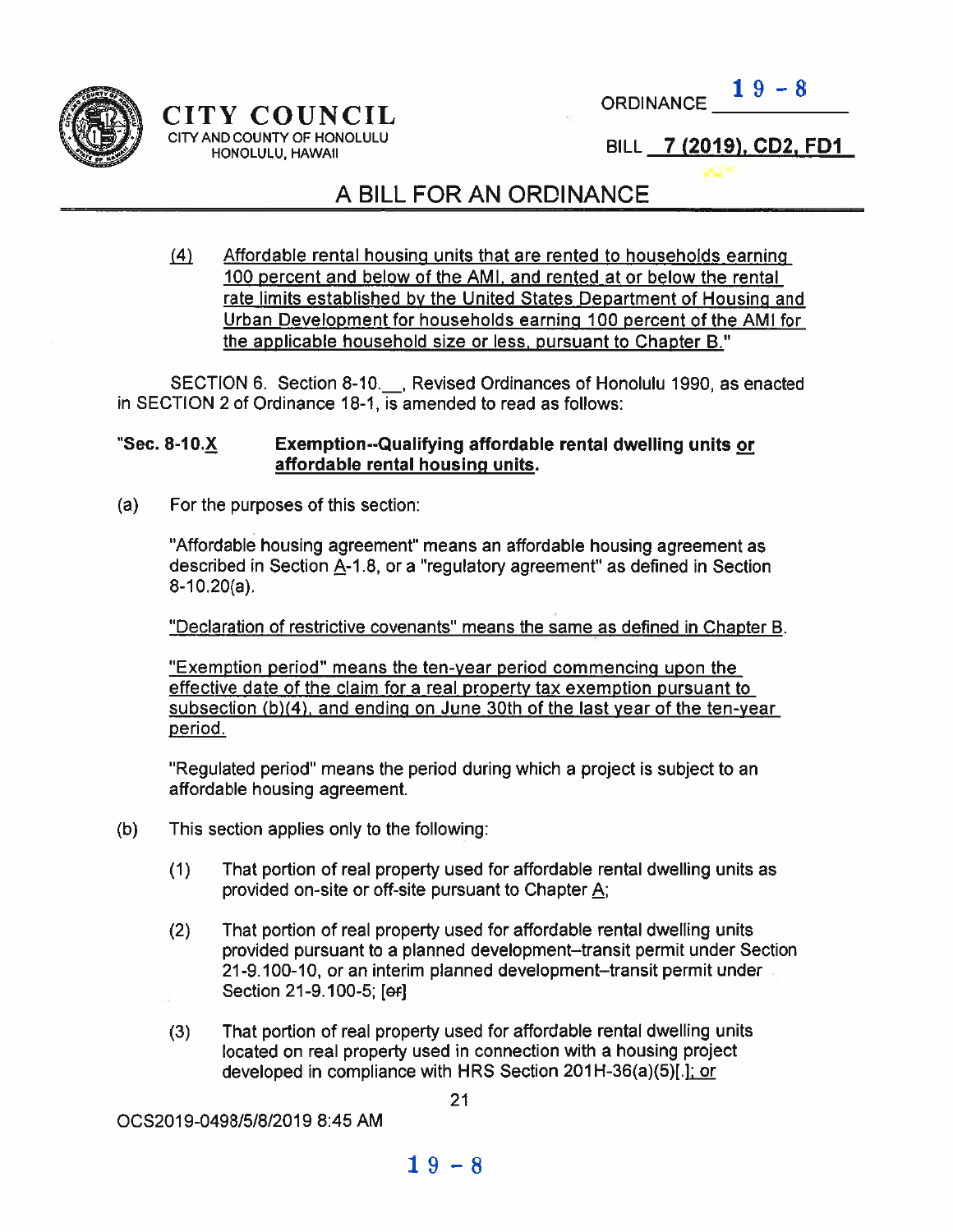

## $CITY$  COUNCIL ORDINANCE  $19-8$ CITY BILL <sup>7</sup> (2019), CD2, FDI

## A BILL FOR AN ORDINANCE

- 141 That portion of real property used for affordable rental housing units that are rented to households earning 80 percen<sup>t</sup> and below of the AMI, and rented at or below the rental rate limits established by the United States Department of Housing and Urban Development for households earning 80 percen<sup>t</sup> of the AMI for the applicable household size or less.
- (c) The exemption provided in this section does not apply to any portion of the real property that is:
	- (1) Used for commercial or other non-residential purposes;
	- (2) Not for the exclusive use of the tenants of the affordable rental dwelling units; or
	- (3) Subject to any other exemption from real property taxation.
- (d) Real property specified in subsection (b) that is subject to an affordable housing agreemen<sup>t</sup> will be exemp<sup>t</sup> from property taxes for the duration of the regulated period, and real property specified in subsection (b)(4) that is subiect to <sup>a</sup> declaration of restrictive covenants will be exemp<sup>t</sup> from property taxes for the duration of the exemption period.
	- (1) If the project fails to meet the requirements under this section at any time during the regulated period or exemption period, whichever is applicable, the exemption will be canceled and the real property will be subject to taxes and penalties pursuant to subsection  $(i)(3)$ .
	- (2) If the ownership of any portion of the real property that qualifies for an exemption under this section changes during the regulated period exemption period, whichever is applicable, the exemption will be canceled and the entire project, including any retained portion and the portion that changed ownership, will be subject to taxes and penalties pursuan<sup>t</sup> to subsection (i)(3). The taxes and penalties do not apply to any portion of the real property for which <sup>a</sup> new claim is filed for an exemption within 30 days of the recordation or filing of the real property title change with the registrar of the bureau of conveyances or the assistant registrar of the land court, or both, as appropriate, if the director grants the exemption.

OCS2O19-0498/5/8/2019 8:45 AM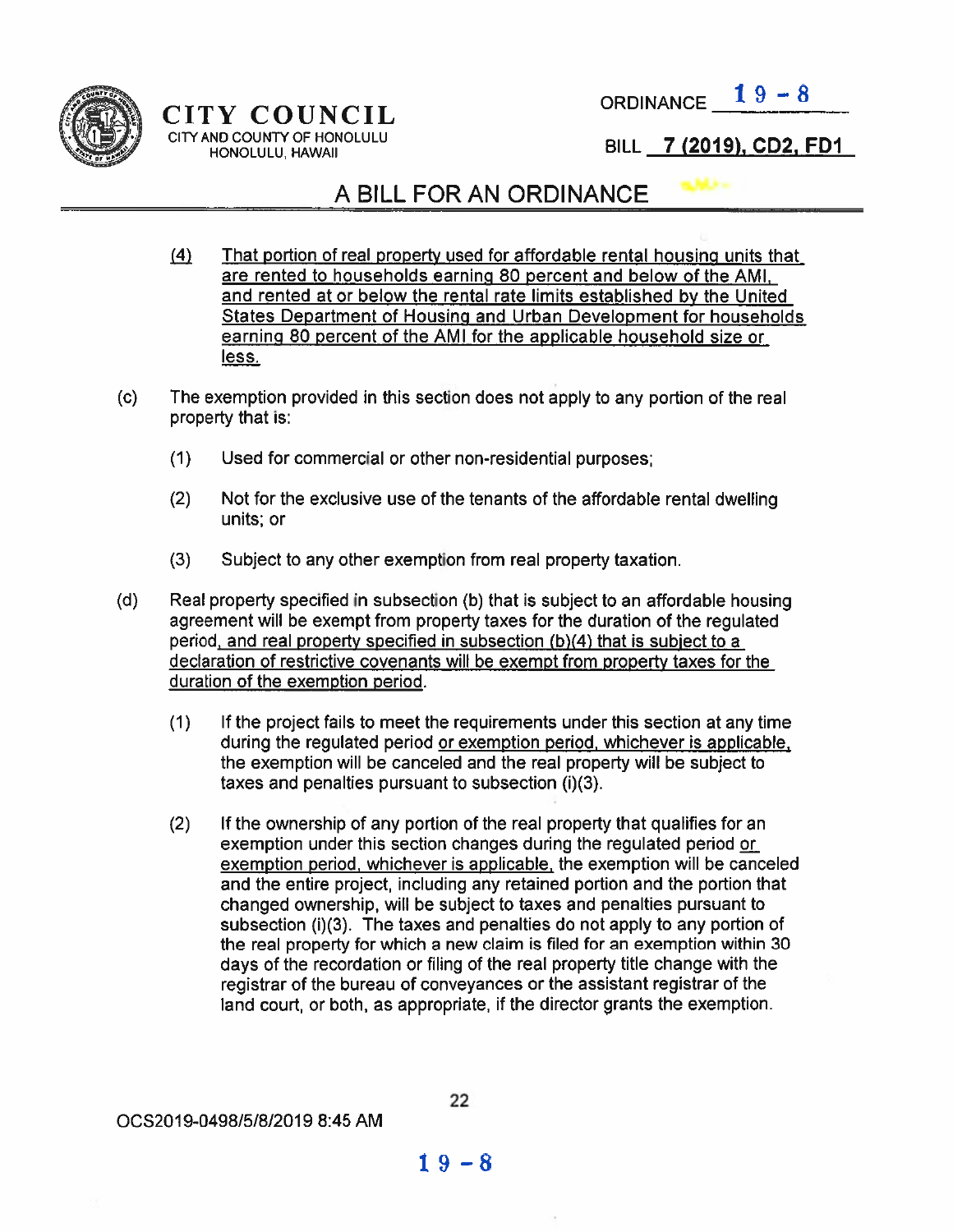

# CITY COUNCIL ORDINANCE  $19-8$ <br>CITY AND COUNTY OF HONOLULU

### HONOLULU, HAWAII BILL 7 (2019), CD2, FD1

## A BILL FOR AN ORDINANCE

- (3) If the ownership of the real property changes during the regulated period, <sup>a</sup> new claim for exemption must be filed within <sup>30</sup> days of the recordation of filing of such change with the registrar of the bureau of conveyances or the assistant registrar of the land court, or both, as appropriate. Failure to timely file <sup>a</sup> new claim for an exemption, or to meet the qualifications under this section, will result in cancellation of the exemption, and taxes and penalties will be imposed pursuan<sup>t</sup> to subsection (i)(3).
- (e) Where <sup>a</sup> project is situated upon <sup>a</sup> single parce<sup>l</sup> of land, if any portion of the property is ineligible for the property tax exemption under this section:
	- (1) The remaining eligible portion will not be deprived of the exemption; and
	- (2) The ineligibility of <sup>a</sup> portion of the property for exemption under this section will not disqualify that portion from an exemption under any other law.
- (f) Exemptions claimed under this section disqualify the same property from receiving an exemption under HRS Section 53-38: provided that exemptions claimed under subsection (b)(4) also disqualify the same real property from receiving <sup>a</sup> real property tax exemption under any other law, excep<sup>t</sup> for Section  $8 - 10. Y.$
- (g) Notwithstanding any provision in this chapter to the contrary, any real property determined by the director to be exemp<sup>t</sup> from property taxes under this section will be exemp<sup>t</sup> from property taxes effective as of the date the application is filed with the director; provided that the initial application for an exemption must be filed with the director within 60 days after the real property qualifies for the exemption, but in no event later than September 30th preceding the tax year for which the exemption is claimed. A copy of the affordable housing agreemen<sup>t</sup> that has been recorded with the registrar of the bureau of conveyances or the assistant registrar of the land court, or both, as appropriate, or the declaration of restrictive covenants that has been executed by the owner of the zoning lot on which an affordable rental housing proiect is situated, must be filed with the application along with any additional documents determined by the director to be necessary to supplement the application. [After]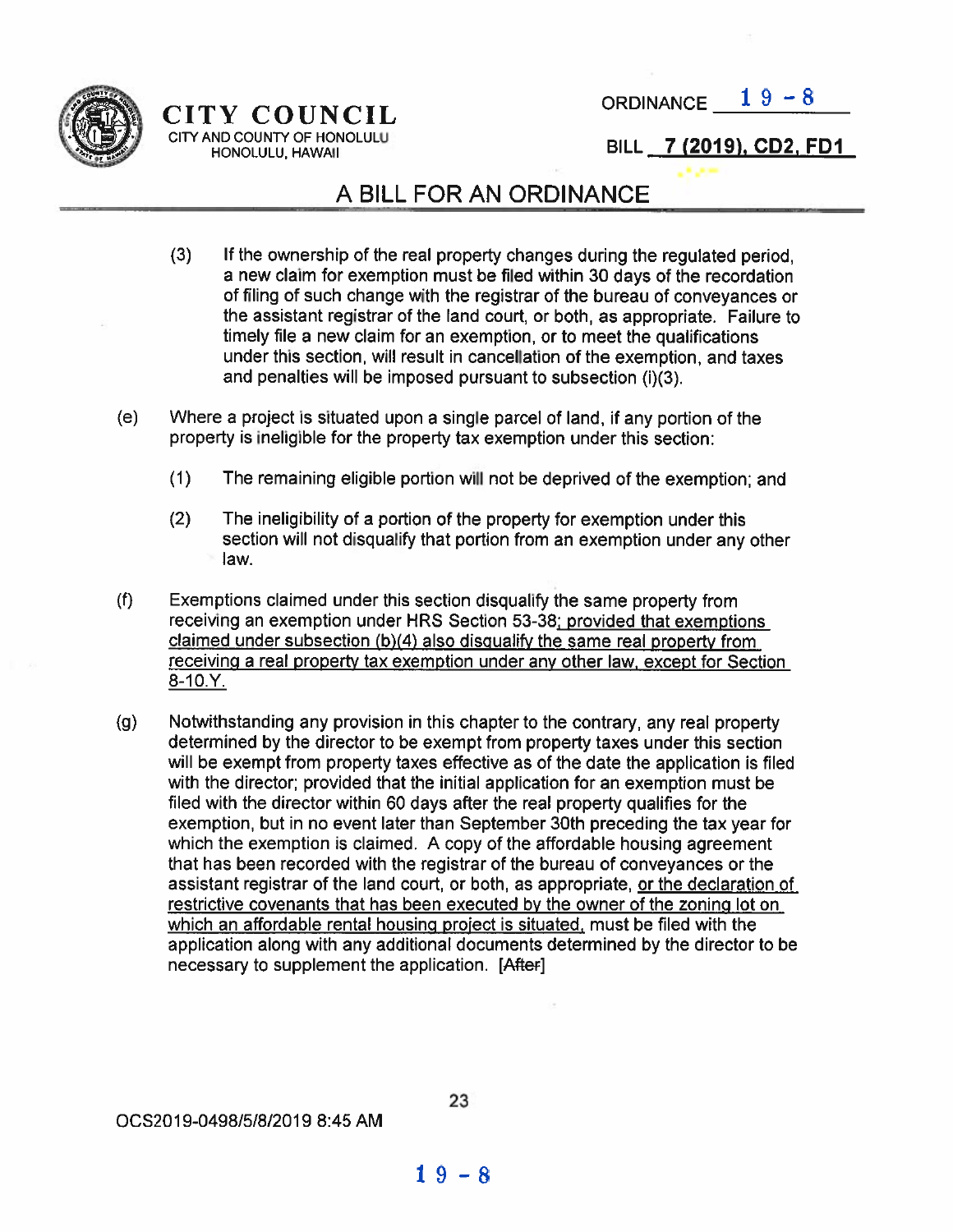

CITY AND COUNTY OF HONOLULU HONOLULU, HAWAII

 $CITY$   $\text{COUNTL}$   $\qquad \qquad \text{ORDINANCE} \_\text{19--8}$ 

BILL 7 (2019), CD2, FD1

## A BILL FOR AN ORDINANCE

- (1) For exemptions claimed under subsections  $(b)(1)$ ,  $(b)(2)$ , and  $(b)(3)$ , after the initial year for which the real property has qualified for an exemption, a claim for <sup>a</sup> continued exemption must be filed annually on or before September 30th, together with <sup>a</sup> document from the agency regulating the project certifying that the project continues to be in compliance with the initial affordable housing agreemen<sup>t</sup> and is in compliance with the applicable rental requirements.
- $(2)$ For exemptions claimed under subsection  $(b)(4)$ , after the initial year for which the real property has qualified for an exemption, a report must be filed with the director of budget and fiscal services annually on or before September <sup>30</sup> during the exemption period. The repor<sup>t</sup> must certify that the affordable rental housing project continues to be in compliance with the declaration of restrictive covenants and the applicable rental requirements pursuan<sup>t</sup> to this chapter. including but not limited to the number of affordable rental housing units that are rented to households earning 80 percen<sup>t</sup> or below of the AMI, and rented at or below the rental rate limits established by the United States Department of Housing and Urban Development for households earning 80 percen<sup>t</sup> of the AMI for the applicable household size or less.
- $(3)$ The director may. after 30 days' written notice, audit the records of the real property exemp<sup>t</sup> from taxes under this section. A taxpayer's refusal or failure to cooperate and produce all records requested by the director may result in the cancellation of the exemption and subiect the real property to the taxes and penalties determined in subsection  $(i)(3)$ .
- (h) In the event property taxes have been paid in advance to the city for real property that subsequently qualifies for the exemption, the director shall refund to the owner that portion of the taxes attributable to, and paid for the period after the qualification.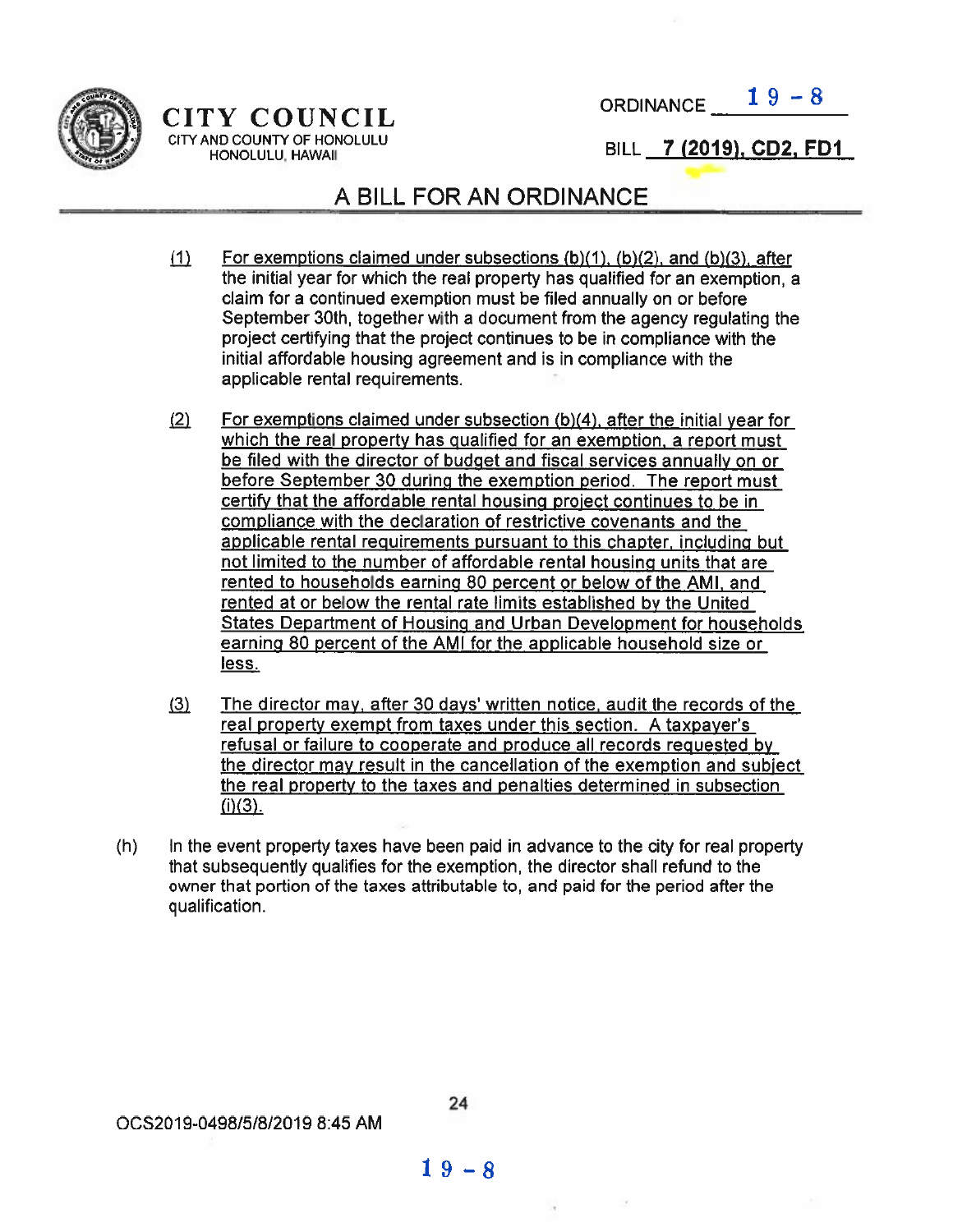

#### CITY COUNCIL ORDINANCE. CITY AND COUNTY OF HONOLULU<br>HONOLULU HAWAII 4000 HONOLULU HONOLULU, HAWAII

## A BILL FOR AN ORDINANCE

- (i) Cancellation of Exemption—Penalties.
	- (1) Notice by Director.

Following the initial year for which real property has qualified for an exemption Under this section, if an owner fails to file <sup>a</sup> claim for continued exemption by the September 30th deadline, the director shall promptly mail <sup>a</sup> notice to the owner at the owner's address of record stating that unless <sup>a</sup> claim for continued exemption and all the necessary documents are received by the director by November 15th of the same year, the exemption will be canceled.

(2) Cancellation of Exemption.

An owner who has been sent <sup>a</sup> notice under subdivision (1) by the director and who fails to file for an exemption by the November 15th deadline will have the exemption canceled and the project will be subject to taxes and penalties pursuan<sup>t</sup> to subdivision (3). In the event the director finds that the initial or <sup>a</sup> subsequent claim for exemption contains false or fraudulent information, the project fails to meet the requirements during the regulated period, or the owner fails to file annually during the regulated period as required under this section, the director shall cancel the exemption retroactive to the date the exemption was first granted pursuan<sup>t</sup> to an initial filing under subsection  $[(a)] (g)$ , and the project will be subject to the taxes and penalties determined in subdivision (3).

(3) Back Taxes and Penalties.

In the event <sup>a</sup> project is subject to taxes and penalties, as provided in subdivision (2), the differences in the amount of taxes that were paid and those that would have been due but for the exemption allowed are payable, together with <sup>a</sup> penalty in the form of interest at 10 percen<sup>t</sup> per annum, from the respective dates that these payments would have been due. The taxes and penalties due will be <sup>a</sup> paramoun<sup>t</sup> lien upon the real property. In the event <sup>a</sup> claim for an exemption is submitted after the September 30th deadline but on or before the November 15th deadline, <sup>a</sup> late filing penalty of \$500 will be imposed."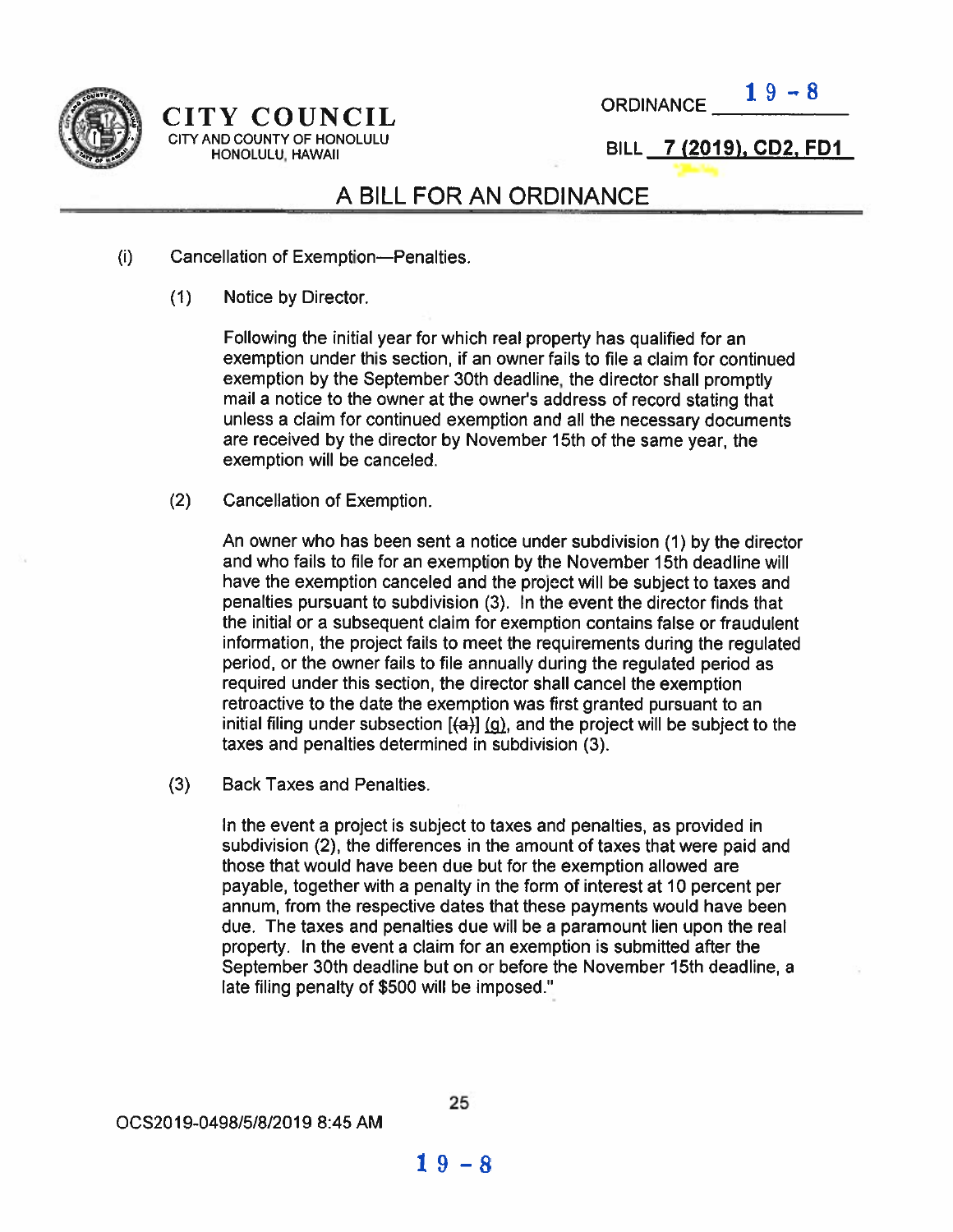

CITY COUNCIL ORDINANCE CITY AND COUNTY OF HONOLULU<br>IN THONOLULU HAWAII HONOLULU, HAWAII

 $19 - 8$ 

## A BILL FOR AN ORDINANCE

SECTION 7. Section 8-10. Revised Ordinances of Honolulu 1990, as enacted in SECTION 3 of Ordinance 18-1, is amended to read as follows:

#### "Sec. 8-10.Y Exemption—During construction work for and marketing of affordable dwelling units or affordable rental housing projects.

(a) As used in this section:

"Qualifying construction work" means [work]:

- $f(1)$  Work to construct new buildings or portions thereof, or to construct additions or substantial rehabilitations, as defined in Section  $A-1.2$ , to existing buildings; provided that the new or existing building is located on land that is classified in accordance with Section 8-7.1 as residential, residential A, hotel and resort, or commercial[.]; or
- $(2)$ Work to construct an affordable rental housing project pursuant to Chapter B.
- (b) Any incremental increase in the valuation of the real property primarily attributable to qualifying construction work will be exemp<sup>t</sup> from property taxes, provided that:
	- (1) The qualifying construction work creates affordable dwelling units pursuan<sup>t</sup> to Chapter A;
	- (2) The qualifying construction work creates affordable dwelling units pursuan<sup>t</sup> to <sup>a</sup> planned development—transit permit pursuan<sup>t</sup> to Section 21-9.100-10, or an interim planned development—transit permit pursuant to Section 21-9.100-5; [ef]
	- (3) The real property is developed in compliance with HRS Section  $201H-36(a)(5)$ [-]; or
	- $(4)$  The qualifying construction work creates affordable rental housing units that are rented to households earning 100 percen<sup>t</sup> and below of the AMI, and rented at or below the rental rate limits established by the United States Department of Housing and Urban Development for households earning 100 percen<sup>t</sup> of the AMI for the applicable household size or less, pursuant to Chapter B.

OC52019-0498/5/8/2019 8:45 AM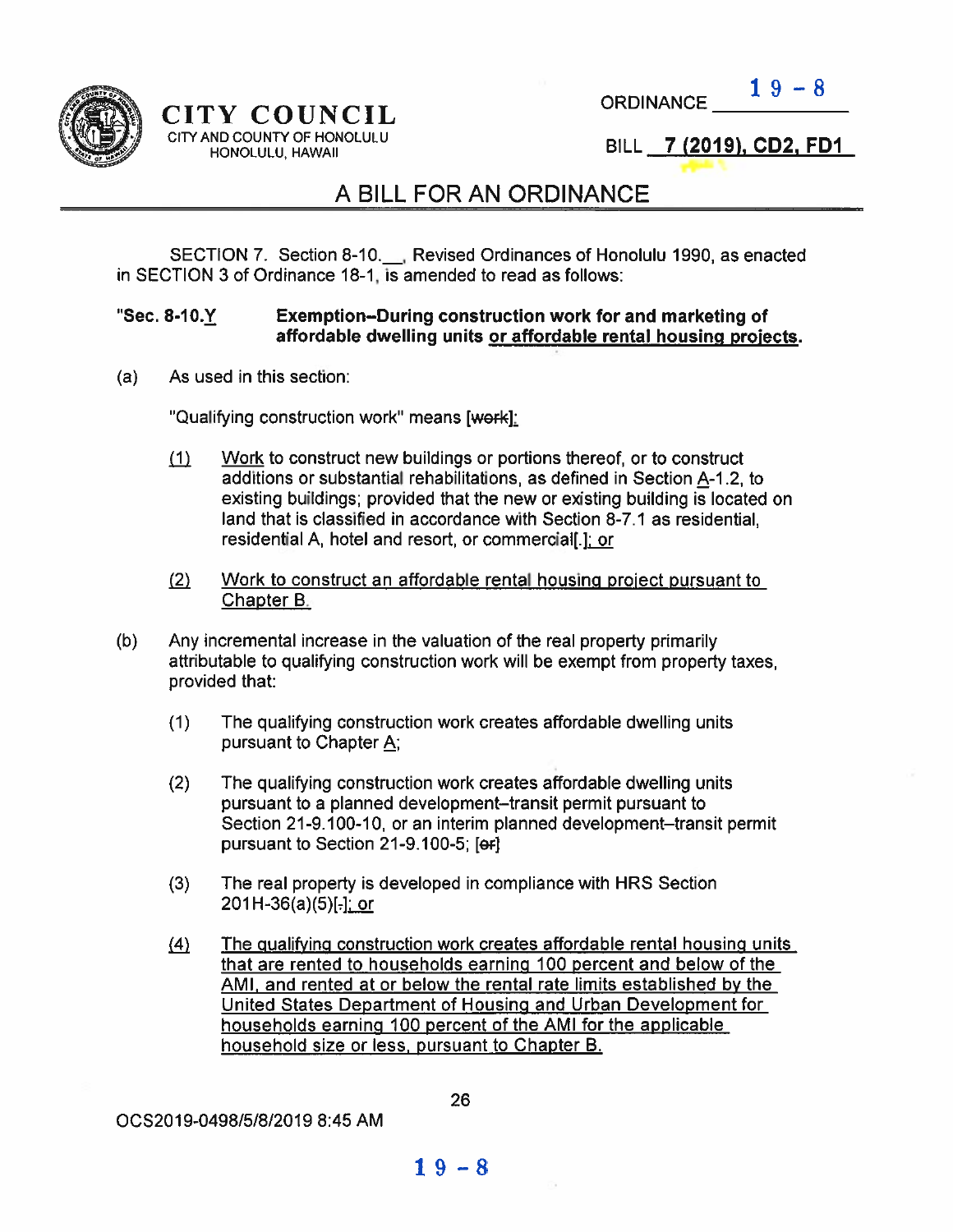

 $CITY$  COUNCIL ORDINANCE  $\frac{19-8}{2}$ 

CITY AND COUNTY OF HONOLULU <sup>g</sup> <sup>4</sup>  $\begin{array}{lll} \text{Y} & \text{COUNT} & \text{ORDINANCE} & \text{1 } 9 - 8 \\ \text{ND COUNITY OF HONOLULU} & & & \text{BILL} & \text{7 } (2019), \text{CD2, FD1} \end{array}$ 

## A BILL FOR AN ORDINANCE

- (C) A Claim for exemption must be filed with the [department] director of budget and fiscal services on or before September 30th preceding the first tax year for which the exemption is claimed on a form as may be prescribed by the [department] director, and must be supported by documentation establishing the date of the issuance of the building permit for demolition, if applicable, or the building permit for new buildings or portions thereof, additions, or substantial rehabilitations, and documenting the creation of affordable dwelling units pursuant to Chapter A[-]; a planned development–transit permit pursuant to Section 21-9.100-10E. an interim planned development–transit permit pursuant to Section 21-9.100-5[ $-$ or]; affordable rental dwelling units pursuant to HRS Section 201H-36(a)(5); or affordable rental housing units that are rented to households earning 100 percen<sup>t</sup> and below of the AMI. and rented at or below the rental rate limits established by the United States Department of Housing and Urban Development for households earning 100 percen<sup>t</sup> of the AMI for the applicable household size or less, pursuan<sup>t</sup> to Chapter B.
- (d) The real property tax will be based on the assessed value of the property for the tax year immediately preceding the tax year during which the building permit for demolition, if applicable, or <sup>a</sup> building permit for new buildings or portions thereof, additions, or substantial rehabilitations for the qualifying construction work was issued.
- (e) The claim for exemption, once allowed, will expire:
	- (1) Three calendar years after issuance of <sup>a</sup> building permit for new buildings or portions thereof, additions, or substantial rehabilitations;
	- (2) Upon issuance of <sup>a</sup> certificate of completion; or
	- (3) Upon issuance of any certificate of occupancy;

whichever occurs first. The director may extend this exemption for good cause.

 $\int$  If, within five years after the expiration of the claim for an exemption under subsection (b)(4), an affordable rental housing project is not in compliance with the executed declaration of restrictive covenants, the exemption will be retroactively revoked and the taxpayer shall reimburse the city for the total exemption amount."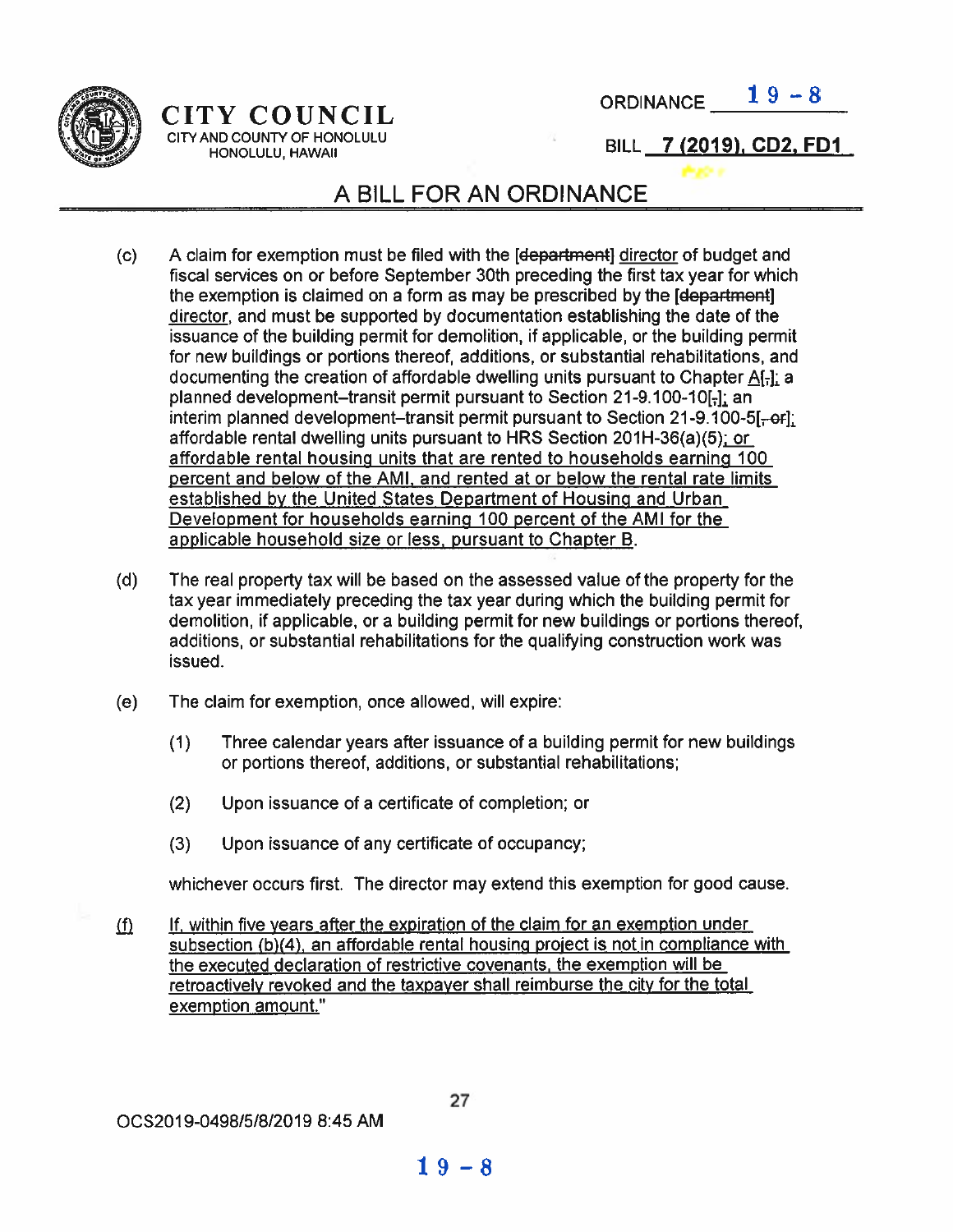

 $CITY$  COUNCIL ORDINANCE  $19-8$ CITY AND COUNTY OF HONOLULU<br>
HONOLULU HAWAII NAWAII 20019), CD2, FD1 HONOLULU, HAWAII

## A BILL FOR AN ORDINANCE

#### SECTION 8. Upon the repeal of this ordinance:

- 1. Affordable rental housing projects developed pursuan<sup>t</sup> to SECTION 2 of this ordinance will be deemed <sup>a</sup> nonconforming multi-family dwelling use and must comply with the applicable nonconforming provisions of Section 21-4.110; and
- 2. Any real property tax exemptions pursuant to Section 8-10.X(b)(4) in SECTION 6 of this ordinance, will remain in effect for the duration of the ten-year exemption period in accordance with the provisions of this ordinance, and any real property tax exemptions pursuan<sup>t</sup> to Section 8 i0.Y(b)(4) in SECTION 7 of this ordinance will remain in effect for the duration of the exemption period as determined under Section 8-1O.Y(e) in accordance with the provisions of this ordinance.

SECTION 9, Ordinance material to be repealed is bracketed and stricken. New material is underscored. When revising, compiling, or printing this ordinance for inclusion in the Revised Ordinances of Honolulu, the Revisor of Ordinances need not include the brackets, the material that has been bracketed and stricken, or the underscoring. In SECTIONS 3, 4, 5, 6, and 7 of this ordinance, the Revisor of Ordinances shall, pursuan<sup>t</sup> to the Revisor's authority under ROH Section 1-16.3(b), replace the following:

- (1) References to "Chapter A," "Section A-1.2," and "Section A-1.8" with the appropriately designated chapter and sections enacted by Ordinance 18-10;
- (2) References to "Section 8-lOX" with the appropriately designated section enacted by SECTION 2 of Ordinance 18-1;
- (3) References to "Section 8-10.Y" with the appropriately designated section enacted by SECTION 3 of Ordinance 18-1; and
- (4) References to "Chapter B" with the appropriately designated chapter enacted by this ordinance.

0CS2019-0498/518/20i9 8:45 AM

$$
19-8
$$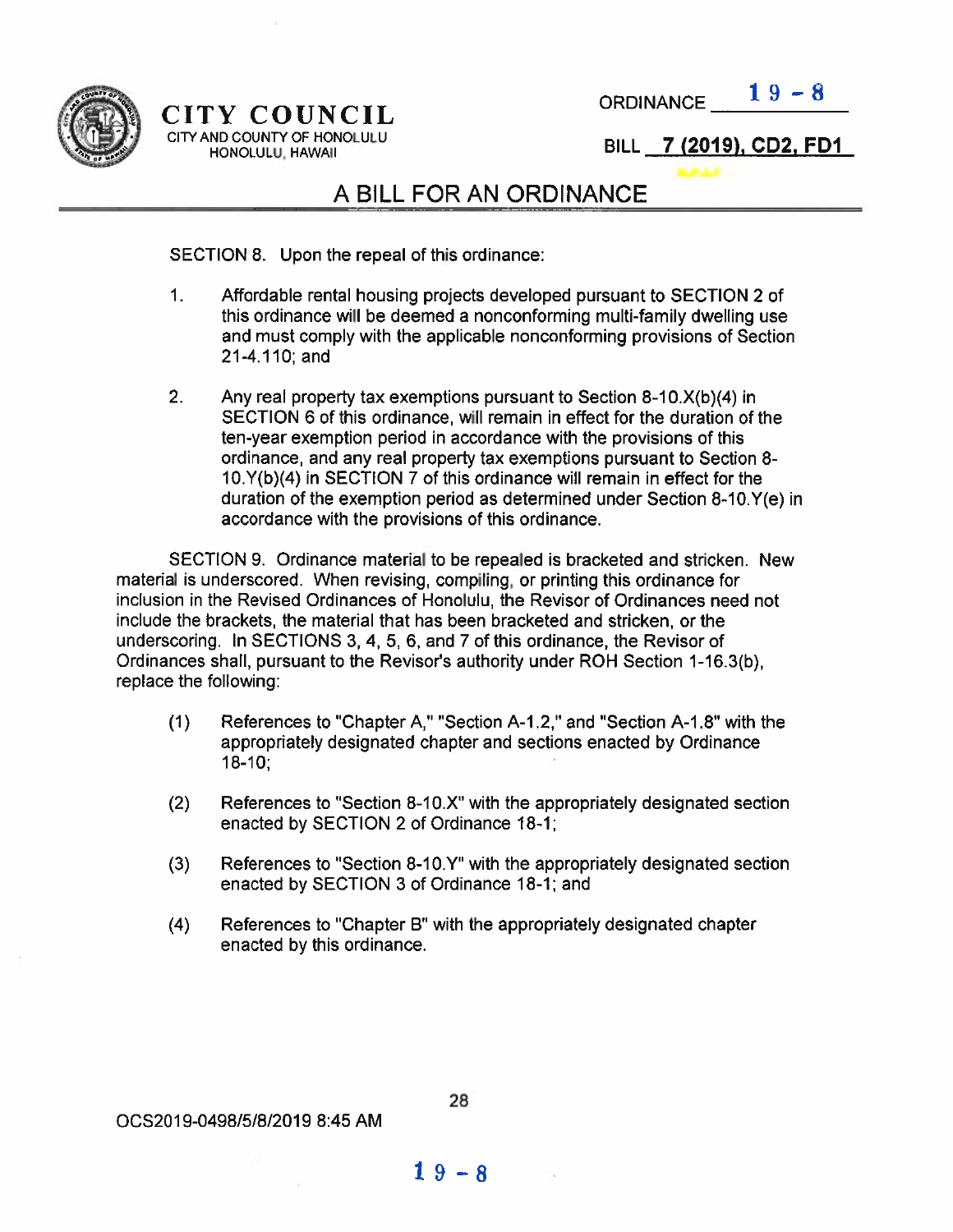

#### CITY COUNCIL CITY AND COUNTY OF HONOLULL' HONOLULU! HAWAII

ORDINANCE  $19-8$ 

BILL 7 (2019), CD2, FD1

## A BILL FOR AN ORDINANCE

SECTION 10. This ordinance takes effect upon its approval and will be repealed five years after its effective date; provided that:

- (1) Any real property tax exemption authorized pursuan<sup>t</sup> to Section 8-10.X(b)(4) in SECTION 6 of this ordinance, and pursuan<sup>t</sup> to Section  $8-10$ .  $Y(b)(4)$  in SECTION 7 of this ordinance, will apply to tax years beginning July 1, 2020; and
- (2) The amendments made in SECTIONS 3, 4, 5, 6, and 7 of this ordinance do not affect the repeal date of Ordinance 18-1.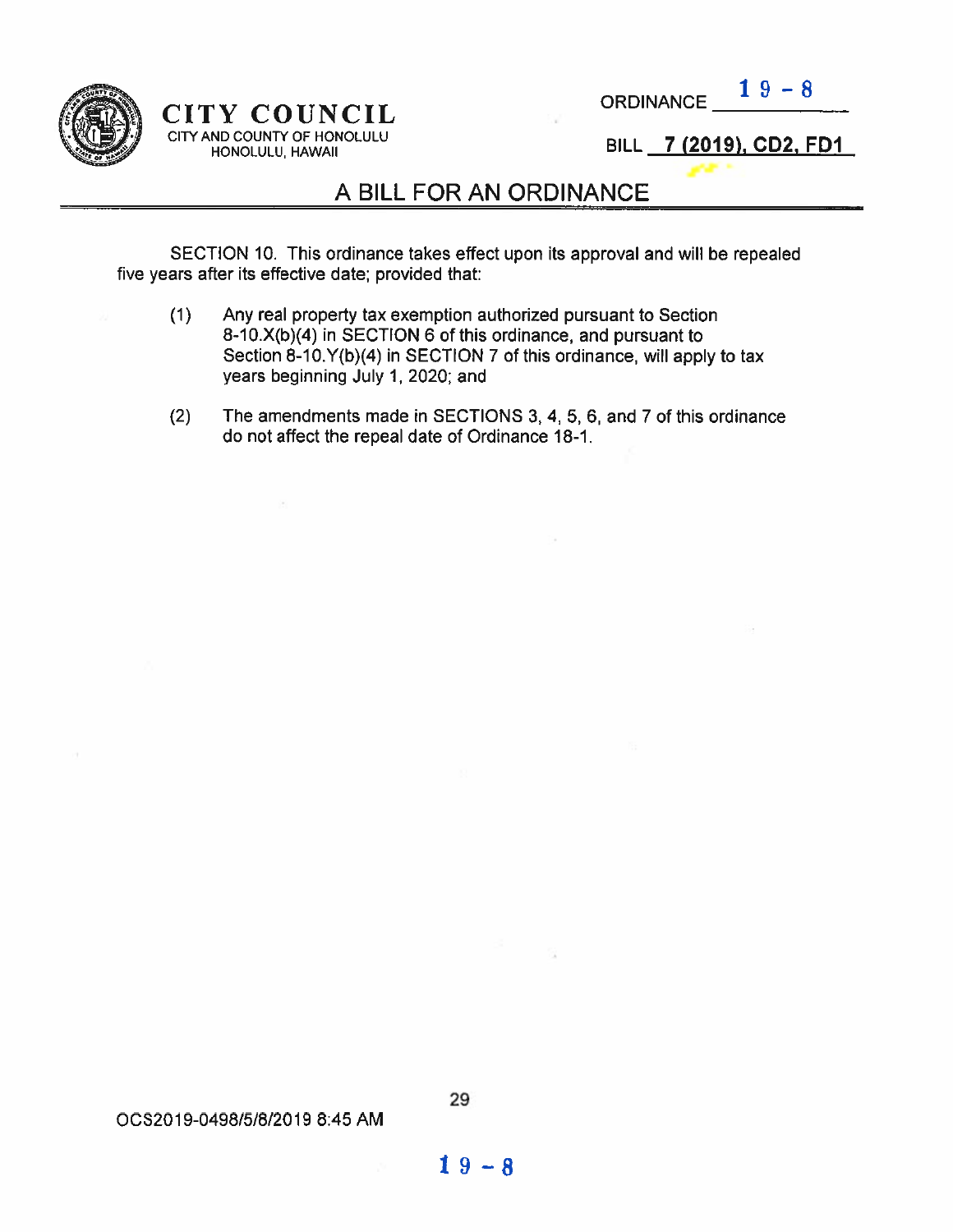

ORDINANCE  $19-8$ 

CITY COUNCIL CITY AND COUNTY OF HONOLULU HONOLULU, HAWAII

BILL 7 (2019), CD2, FD1

## A BILL FOR AN ORDINANCE

(3) No later than two years prior to the repeal date of this ordinance, the Director of Planning and Permitting shall submit to the City Council <sup>a</sup> repor<sup>t</sup> on the number of affordable rental housing units developed under this ordinance, and <sup>a</sup> recommendation regarding the repeal, modification, or extension of this ordinance.

|                                   | <b>INTRODUCED BY:</b>     |
|-----------------------------------|---------------------------|
|                                   | Kymberly Marcos Pine (br) |
|                                   |                           |
|                                   |                           |
|                                   |                           |
|                                   |                           |
|                                   |                           |
|                                   |                           |
| DATE OF INTRODUCTION:             |                           |
|                                   |                           |
| February 28, 2019                 |                           |
| Honolulu, Hawaii                  | Councilmembers            |
| APPROVED AS TO FORM AND LEGALITY: |                           |
| $M_{red} \cap \mathbb{R}$         |                           |

n Counsel APPROVED this Li day of

 $1, 20$   $(9)$ . 7

KIRK CALDWELL, Mayor City and County of Honolulu

%e\_\_d.

OC52019-0498151812019 8:45 AM

30

 $19 - 8$